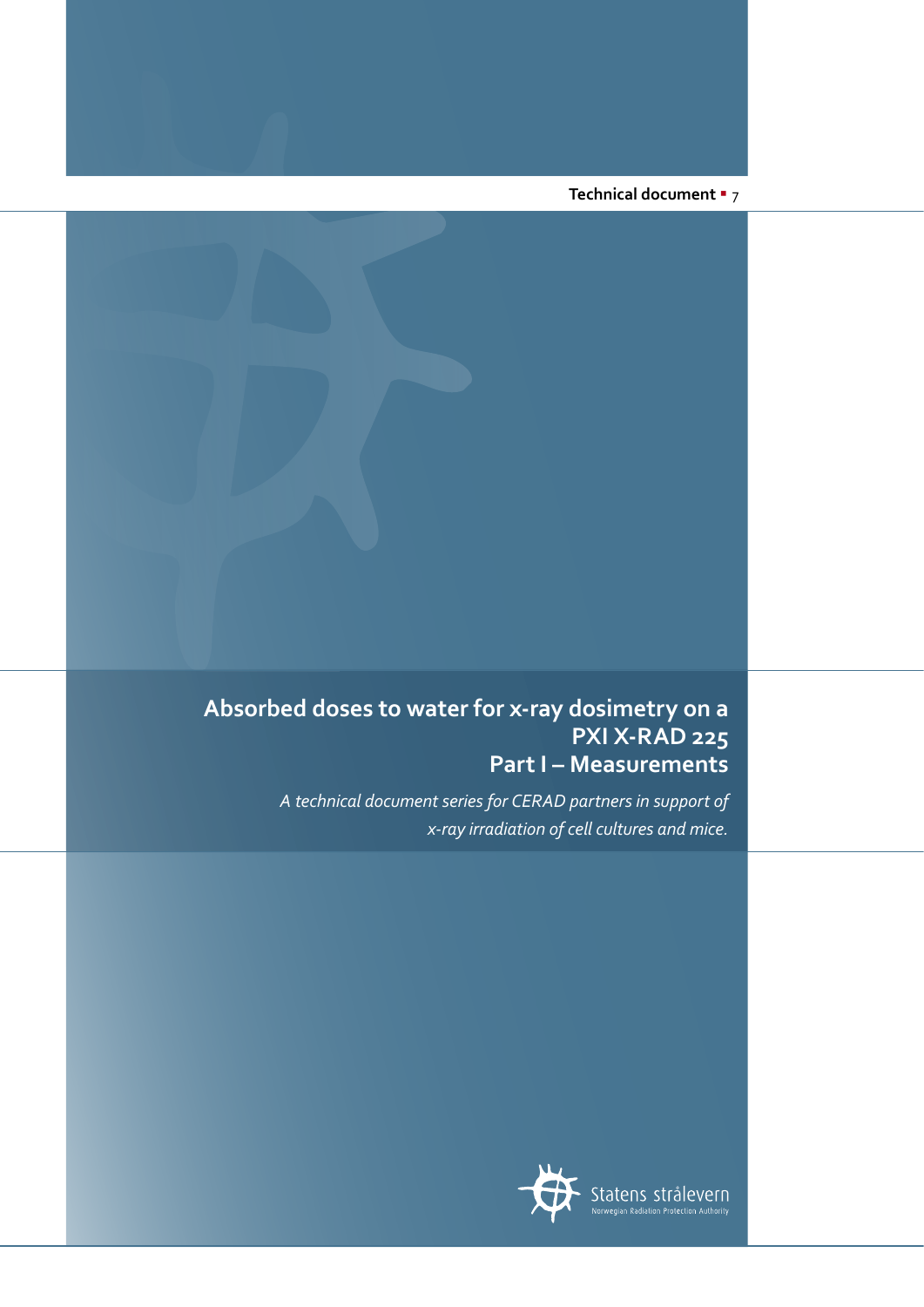# <span id="page-1-1"></span><span id="page-1-0"></span>**Absorbed doses to water for x-ray dosimetry on a**

# <span id="page-1-2"></span>**PXI X-RAD 225**

# *Part I – Measurements*

A technical document series for CERAD partners in support of x-ray irradiation of cell cultures and mice.

Report and analysis: Elisabeth Lindbo Hansen (elisabeth.hansen@nrpa.no) Measurements: Ingrid Helen Ryste Hauge, Per Otto Hetland, Hans Bjerke

**Statens Strålevern**

Norwegian Radiation Protection Authority Østerås, 2015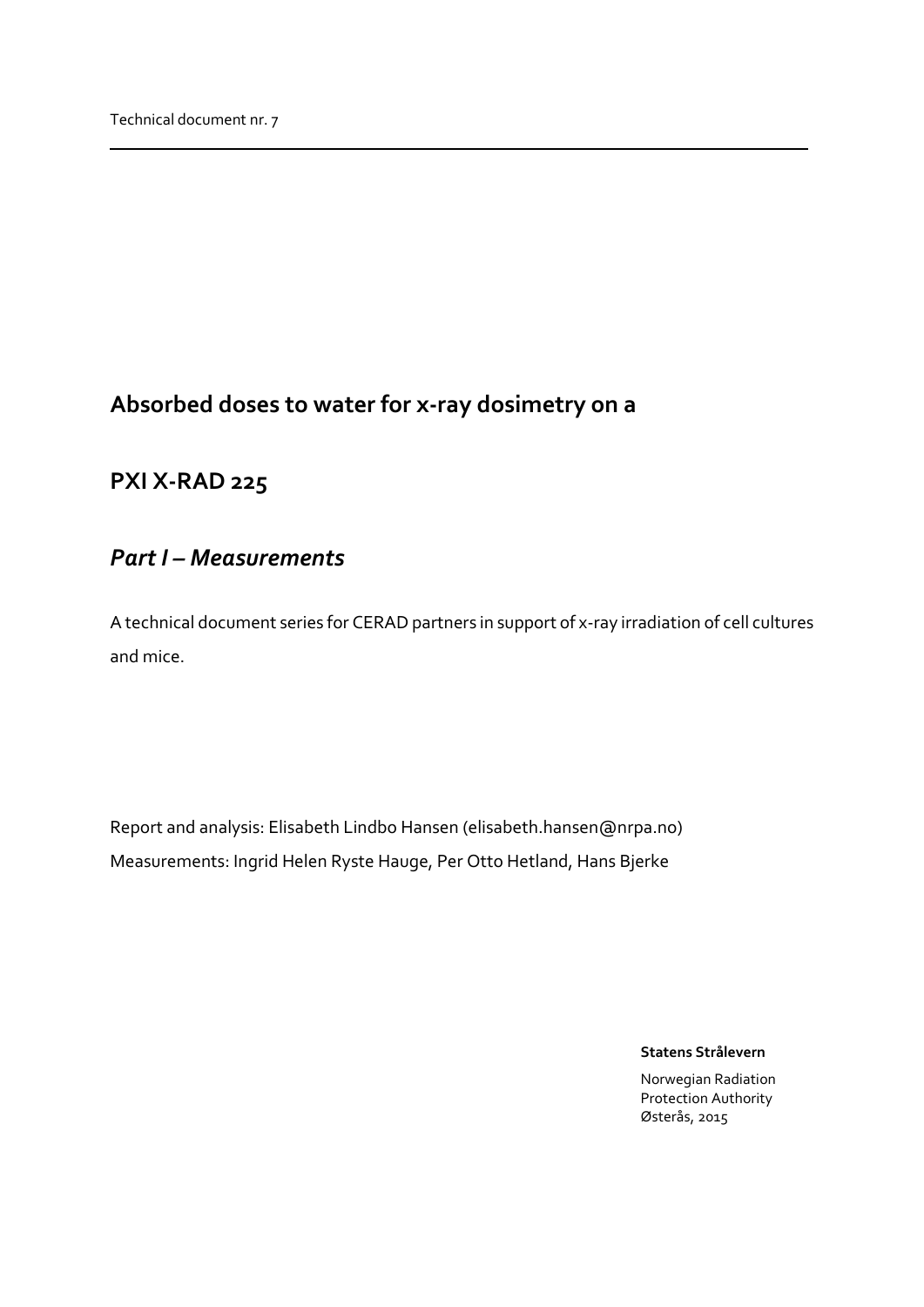#### **Reference:**

Lindbo Hansen E. Absorbed doses to water for x-ray dosimetry on a PXI X-RAD 225. Teknisk dokument nr. 7. Østerås: Norwegian Radiation Protection Authority, 2015. Language: English.

#### **Key words:**

Dosimetry. X-ray. Depth dose distribution. Ionization chamber. Water phantom. Film. Uncertainty.

#### **Abstract:**

For a tube potential of 225 kV, current of 10 mA and source-to-surface distance (SSD) of 50 cm, the absorbed dose rate to water on the central field axis at a depth of 2  $g/cm<sup>2</sup>$  of water in the 21.0 cm×21.0 cm×11.5 cm water phantom was (1.16±0.02) Gy/min. The field diameter at this SSD was 23 cm and the absorbed dose rate to water near the surface of the phantom was calculated to  $(1.18\pm0.03)$  Gy/min.

#### **Referanse:**

Lindbo Hansen E. Absorbed doses to water for x-ray dosimetry on a PXI X-RAD 225. Teknisk dokument nr. 7. Østerås: Statens strålevern, 2015. Språk: Engelsk

#### **Emneord:**

Dosimetri. Røntgen. Dybdedosefordeling. Ionisasjonskammer. Vannfantom. Film. Usikkerhet.

#### Resymé:

For et rørpotensial på 225 kV, strøm på 10 mA og avstand fra kilde til overflate (SSD) på 50 cm var den absorberte doseraten til vann i strålefeltets sentralakse i en dybde på 2 g/cm<sup>2</sup> vann i et 21.0 cm×21.0 cm×11.5 cm vannfantom (1.16±0.02) Gy/min. Feltdiameteren ved denne SSD'en var 23 cm og den absorberte doseraten til vann nær overflaten til fantomet ble beregnet til (1.18±0.03) Gy/min.

Prosjektleder: Åste Søvik. *Godkjent:*

Um H. Rife Ith

Refseth Unn Hilde, avdelingsdirektør, avdeling overvåkning og forskning

21 sider. Publisert 2015-10-9.

Statens strålevern, Postboks 55, No-1332 Østerås, Norge. Telefon 67 16 25 00, faks 67 14 74 07. E-post: nrpa@nrpa.no www.nrpa.no ISSN 2387-5240 (online)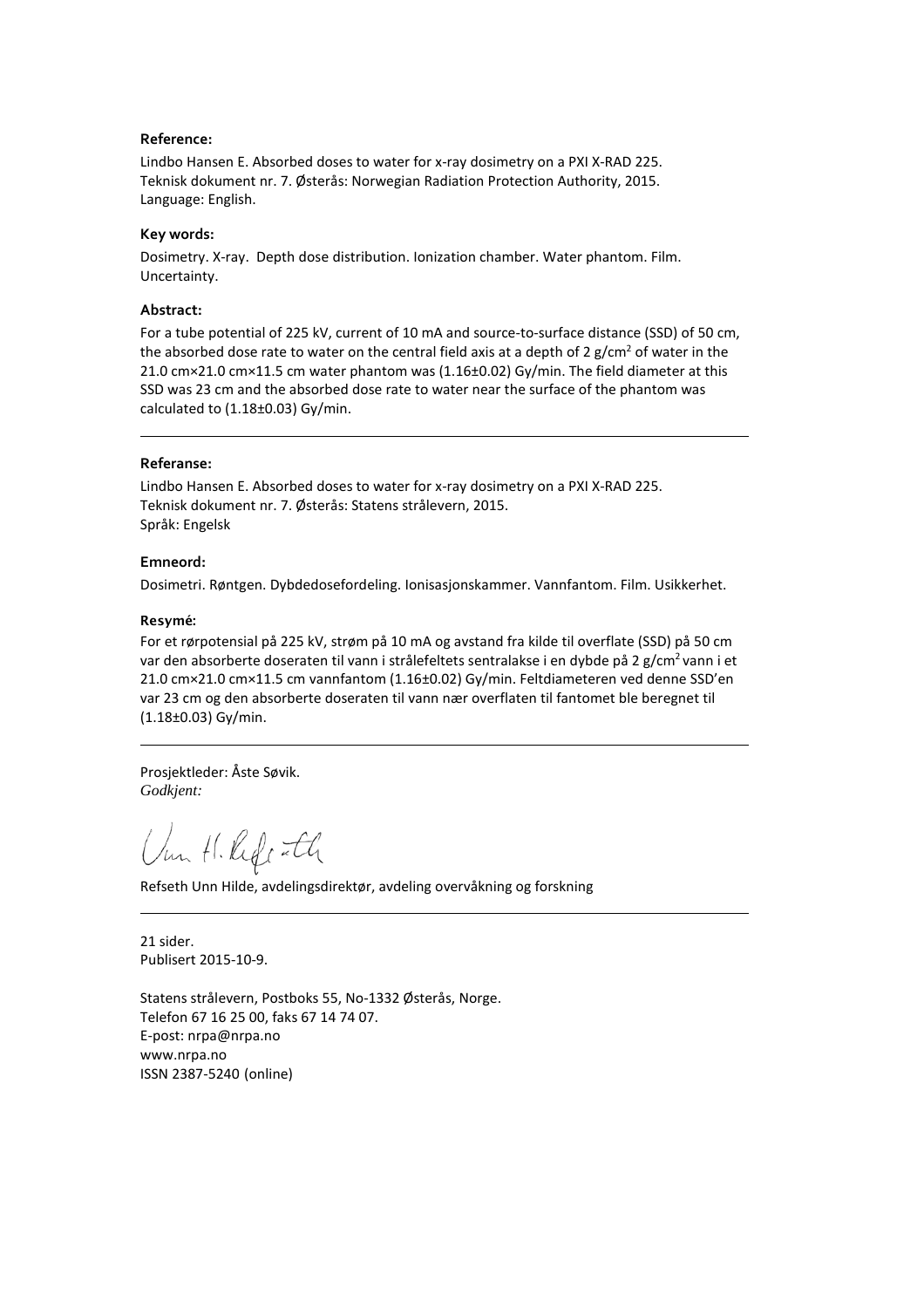# Contents

|     | Absorbed doses to water for x- ray dosimetry on a<br>1                                  |                |  |  |  |
|-----|-----------------------------------------------------------------------------------------|----------------|--|--|--|
|     | <b>PXI X- RAD 225</b>                                                                   | 1              |  |  |  |
|     | <b>Part I - Measurements</b>                                                            | 1              |  |  |  |
| 1   | Introduction                                                                            | 5              |  |  |  |
| 2   | <b>Summary of results</b>                                                               | 5              |  |  |  |
| 3   | Theory and background                                                                   | 5              |  |  |  |
| 4   | <b>Materials and methods</b>                                                            | 6              |  |  |  |
| 4.1 | The irradiation cabinet                                                                 | 6              |  |  |  |
| 4.2 | The ionization chamber and the water phantom                                            | $\,6$          |  |  |  |
| 4.3 | Gafchromic EBT films                                                                    | $\overline{7}$ |  |  |  |
| 4.4 | The central axis depth dose distribution                                                | 8              |  |  |  |
| 4.5 | Uncertainty                                                                             | 9              |  |  |  |
| 5   | <b>Results and discussion</b>                                                           | 9              |  |  |  |
| 5.1 | The mean measured accumulated charge at the reference depth on the beam axis            | 9              |  |  |  |
| 5.2 | Calculated absorbed dose rates at the reference depth on the beam axis                  | 11             |  |  |  |
| 5.3 | Field size estimations with Gafchromic EBT film                                         | 13             |  |  |  |
| 5.4 | Estimated absorbed dose rates near the surface of the water phantom on<br>the beam axis | 13             |  |  |  |
| 6   | <b>Recommendations and outlook</b>                                                      | 14             |  |  |  |
| 6.1 | Quality control                                                                         | 14             |  |  |  |
| 6.2 | Spectral measurements                                                                   | 14             |  |  |  |
| 6.3 | Dosimetry for cell cultures and mice                                                    | 15             |  |  |  |
| 7   | Appendix                                                                                | 15             |  |  |  |
| 7.1 | Evaluation of the error introduced by a non-standard HVL determination                  | 15             |  |  |  |
| 7.2 | <b>Uncertainty budgets</b>                                                              | 17             |  |  |  |
| 7.3 | Raw Gafchromic EBT image                                                                | 18             |  |  |  |
| 8   | Acknowledgements                                                                        | 19             |  |  |  |
| 9   | <b>References</b>                                                                       | 19             |  |  |  |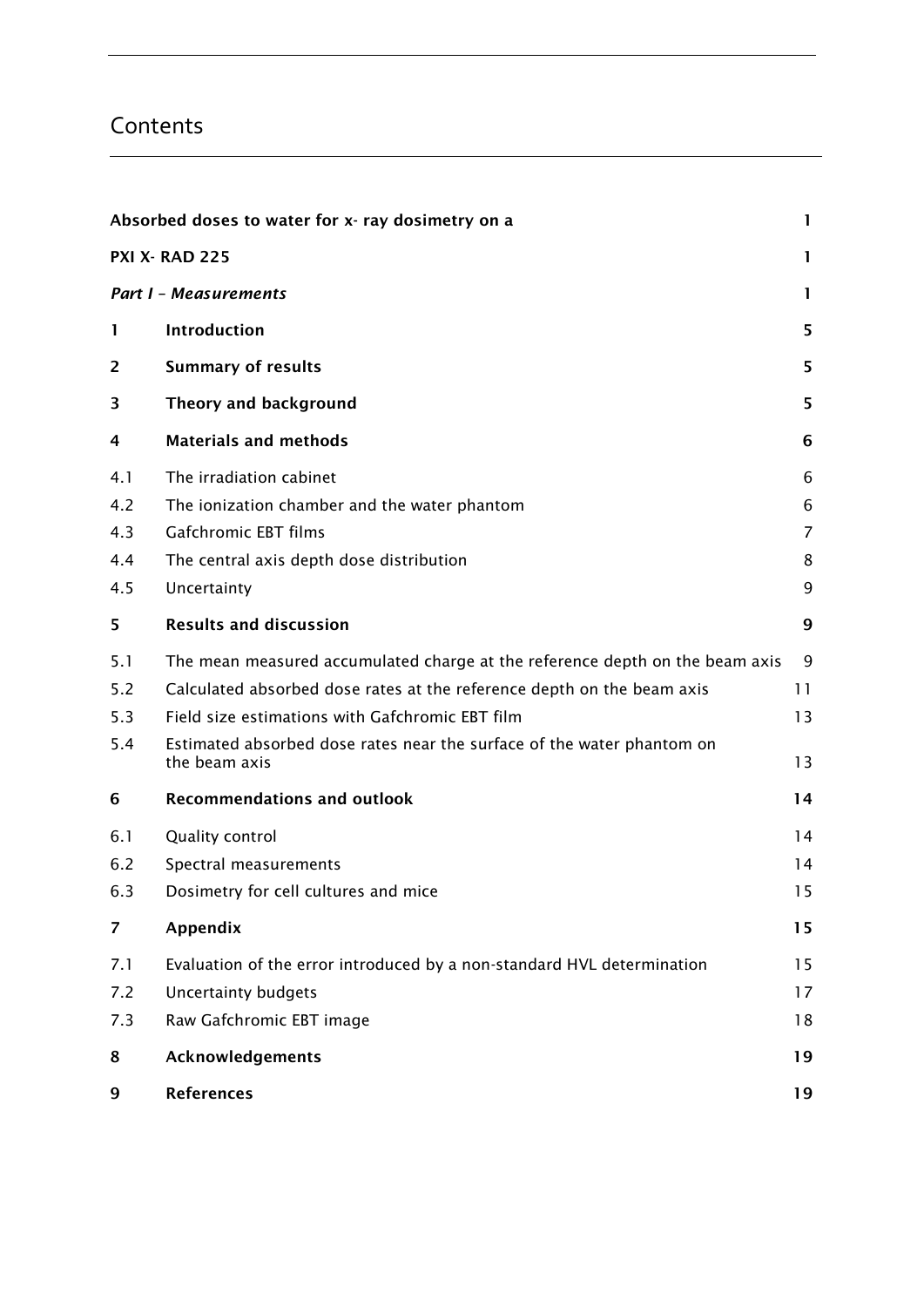### <span id="page-4-0"></span>**1 Introduction**

This report concerns measurements on a PXI X-RAD 225 (Precision X-ray Inc., North Branford, CT) [\[1\]](#page-18-2) of the absorbed dose to water at a depth of 2  $g/cm^2$  of water in a 21.0 cm  $\times$  21.0 cm  $\times$  11.5 cm large water phantom with poly(methyl methacrylate) (PMMA) walls. The measurements were performed with a NE2571 Farmer-type ionization chamber traceable via a transfer ionization chamber to a calorimetric primary standard for absorbed dose at the Physikalisch-Technische Bundesanstalt (PTB) [\[2\]](#page-18-3). The X-RAD 225 is a self-contained, single-focus x-ray irradiation system with available tube voltages from 5 to 225 kV located at the Norwegian Institute of Public Health (NIPH). The measurements were performed by the Secondary Standard Dosimetry Laboratory (SSDL) at the Norwegian Radiation Protection Authority (NRPA) and the CERAD Center of Excellence in Environmental Radioactivity in May and September of 2014. The purpose was to characterize the X-RAD 225 in terms of absorbed dose to water to support dose-effect studies performed by CERAD partners from NRPA on cell cultures in Petri dishes. The measurements largely follow the code of practice for medium-energy kilovoltage x-ray beams as defined by the International Atomic Energy Agency (IAEA) in TRS-398 [\[3\]](#page-18-4). The lateral dimensions of the water phantom (21.0 cm  $\times$ 21.0 cm  $\times$  11.5 cm) relative to the extent of the field (23 cm at a set source-to-surface distance of 50 cm) are however smaller than those recommended in TRS-398 [\[3\]](#page-18-4) and the half-value layer (HVL) was determined from measurements in a water phantom for a broad field rather than free-in-airfor a collimated beam. The error introduced by this is assessed in the appendix and accounted for in the reported results.

### <span id="page-4-1"></span>**2 Summary of results**

For a set potential of 225 kV, a set current of 10 mA and a set source-to-surface distance (SSD) of 50 cm, the absorbed dose rate to water on the central field axis at a depth of 2  $g/cm^2$  of water in the 21.0 cm  $\times$ 21.0 cm  $\times$  11.5 cm water phantom was found to be (1.16  $\pm$  0.02) Gy/min. Here the uncertainty is the combined standard uncertainty. The beam was filtered through 0.80 mm Be (default) and 0.50 mm Cu (optional). The field diameter at a set source-to-surface distance of 50 cm was found to be 23 cm. For this field size, the absorbed dose rate to water near the surface of the phantom with a set source-to-surface distance of 50 cm, is calculated via percentage depth dose distributions (PDDs) and tissue-air ratios (TARs) in the literature [\[4,](#page-18-5) [5\]](#page-18-6) to  $(1.18 \pm 0.03)$  Gy/min.

### <span id="page-4-2"></span>**3 Theory and background**

The current report concerns x-ray beams from a generating potential of 225 kV between a hot cathode and a W anode. The maximal photon energy theoretically expected from such a setup is 225 keV. The potential provides electrons with kinetic energies that are sufficient for ejection of electrons from inner shell orbitals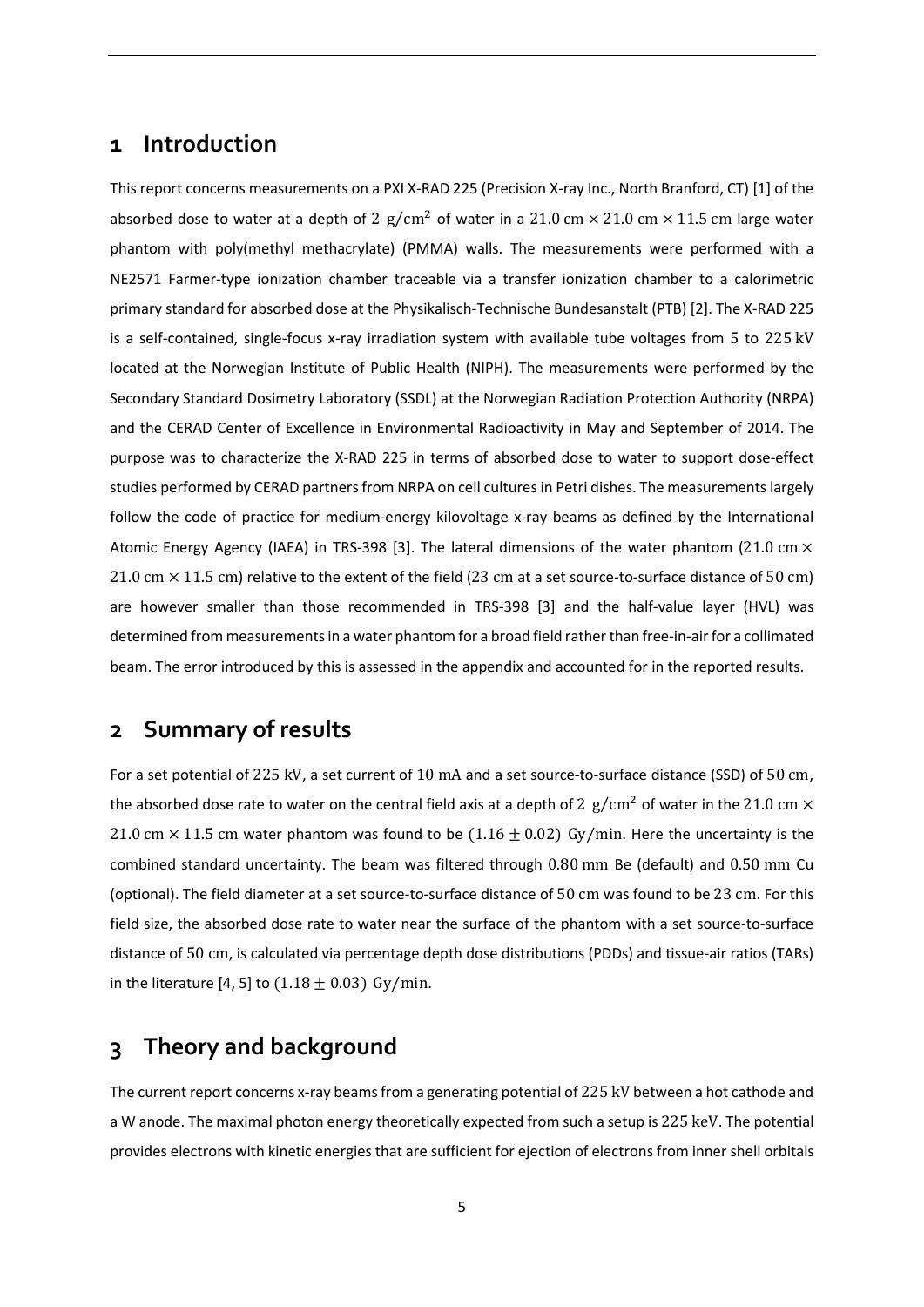in W. Characteristic W x-ray lines, including the W K-lines at 58, 59, 67 and 69 keV [\[6\]](#page-18-7), are therefore present in the x-ray spectrum in addition to the continuous spectrum from bremsstrahlung events.

In the current setup, the beam undergoes filtering through 0.80 mm Be (default) and 0.50 mm Cu (optional), corresponding to mass thicknesses of respectively  $x_{Be} = 0.15 \text{ g/cm}^2$  Be and  $x_{Cu} = 0.45 \text{ g/cm}^2$ Cu [\[7\]](#page-18-8). The mass thickness is the product of the thickness with the density of a material. The attenuation of a narrow, collimated beam passing through a material is described by the equation

$$
I = I_0 \exp(-(\mu/\rho)x),\tag{1}
$$

where *I* is the attenuated intensity,  $I_0$  the incident intensity and  $\mu/\rho$  the mass attenuation coefficient [\[7\]](#page-18-8). When  $(\mu/\rho)x > 3.0$ ,  $I/I_0 < 5.0$ %. For Cu,  $(\mu/\rho)_{Cu}x_{Cu} > 3.0$  at photon energies below roughly 30 to 40 keV [\[7\]](#page-18-8). About 95% or more of photons with energies below 30 to 40 keV are therefore removed from a hypothetical narrow collimated beam by a 0.50 mm Cu filter. For a set potential of 225 kV and a filtering of 0.50 mm Cu, the fluence weighted mean photon energy is expected to fall roughly in the range from 60 to 100 keV [\[8\]](#page-18-9).

### <span id="page-5-0"></span>**4 Materials and methods**

#### <span id="page-5-1"></span>**4.1 The irradiation cabinet**

The X-RAD 225 is a self-contained, single-focus x-ray irradiation system designed for use in research laboratories [\[1\]](#page-18-2). The irradiation system uses a GE ISOVOLT TITAN 225 generator featuring a W anode. With a focus spot size on the anode of 7.5 mm, the generator has available tube voltages from 5 to 225 kV, tube currents from 0.1 to 45 mA, and exposure set times from 1 to 999 s or from 0.1 to 99.9 min. The maximum tube current at maximum voltage is 13 mA, giving a tube power of 225 kV ⋅ 13 mA = 2.9 kW. Higher powers can result in the anode overheating. The safety interlock cabinet has a stainless steel interior, lead shielding and a laminated steel exterior. A ceramic internal height shelf is used to adjust the source-tosurface distance and features measurement notches with a 1 mm resolution. At a set source-to-surface distance of 30.4 cm the field diameter is specified on the cabinet to be 15.7 cm, at 40.0 cm to be 20.7 cm and at 50.0 cm to be 25.9 cm. These values are checked against Gafchromic EBT film measurements in a later section, where it is found that the actual field diameter at a set source-to-surface distance of 50 cm is 23 cm. A filter holder is provided for optional beam hardening in addition to the inherent default filtration, which is through 0.80 mm Be. In the current report, all measurements were made with a 0.50 mm Cu filter in the filter holder.

#### <span id="page-5-2"></span>**4.2 The ionization chamber and the water phantom**

A NE2571 Farmer-type ionization chamber in conjunction with a PMMA-enclosed water phantom was used for measuring the absorbed dose to water at a reference depth of  $z_{ref} = 2$  g/cm<sup>2</sup> of water. The ionization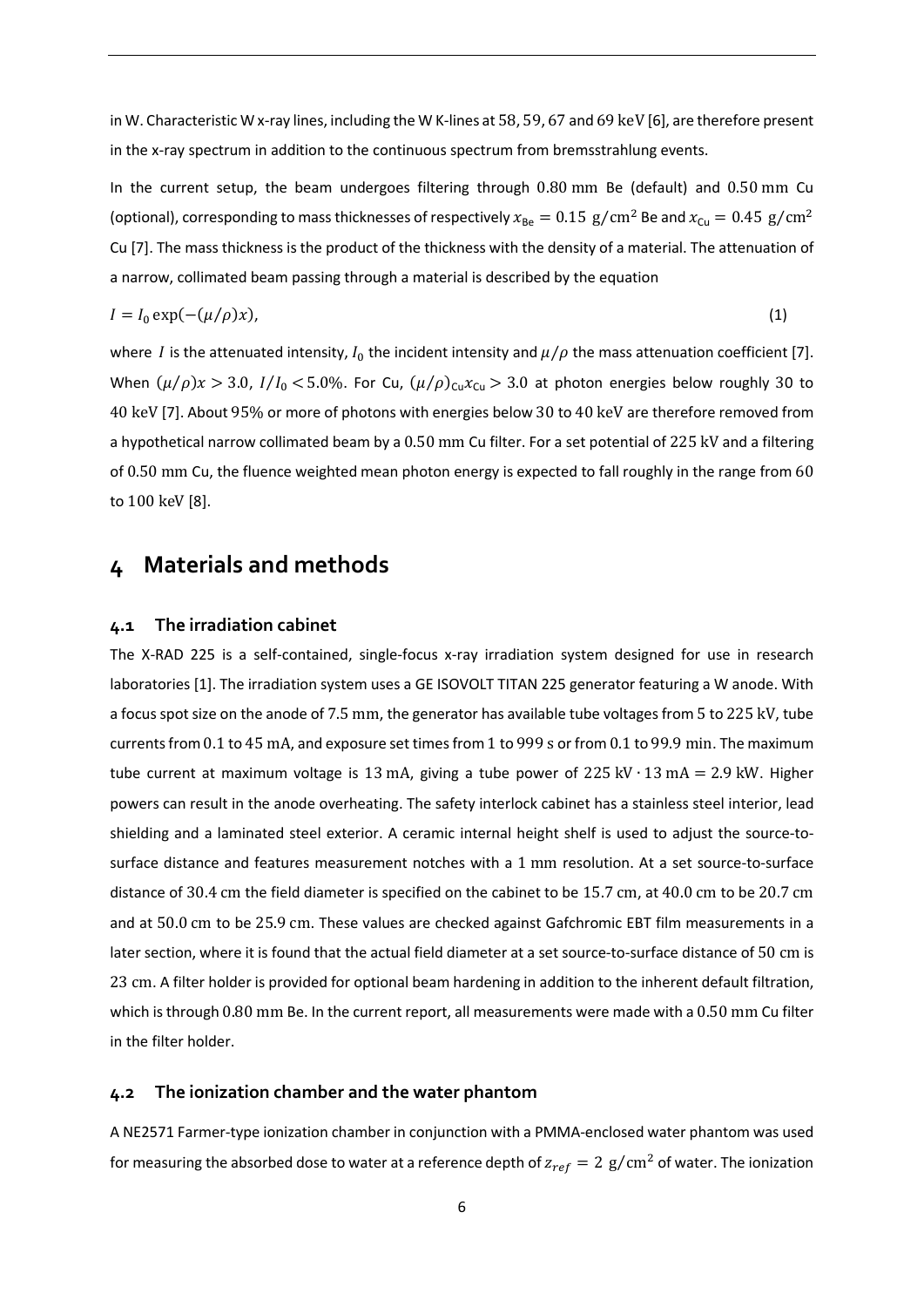chamber has a cavity volume of  $0.6 \text{ cm}^3$ , a cavity length of 24.0 mm and a cavity radius of 3.2 mm [\[3\]](#page-18-4). The chamber wall is  $0.065$  g/cm<sup>2</sup> of graphite and the central electrode 1.0 mm of Al [\[3\]](#page-18-4).

The ionization chamber was coupled to a measuring assembly featuring an electrometer with a four-digit or better resolution. The ionization chamber was inserted into a cylindrical cavity in the water phantom whose wall thickness was 2 mm of PMMA. The outer dimensions of the water phantom were 21.0 cm  $\times$  $21.0 \text{ cm} \times 11.5 \text{ cm}$  and the PMMA walls were 0.75 cm thick. The phantom was placed so that the estimated center of the x-ray field was on the ionization chamber axis at the center of the cavity volume, with this point being located at  $z_{ref} = 2$  g/cm<sup>2</sup> of water. In order to estimate the half-value layer, plates of respectively 1.0, 1.5 and 2.0 mm Cu were placed on top of the water phantom. The half-value layer was thus determined to be between 1.0 and 1.5 mm Cu, with roughly 1.3 mm Cu being the best estimate obtained by interpolation. The error associated with this non-standard half-value layer determination is assessed in the appendix, where it is found that the true half value layer lies closer to 1.0 than 1.5 mm Cu.

From the measured charge  $M$  accumulated over time  $t$ , the absorbed dose rate to water is calculated as

$$
\dot{D}_w = \left(N_{D,w} \cdot M \cdot k_Q \cdot k_\rho\right) / t. \tag{2}
$$

For the NE2571 chamber (serial number 3016),  $N_{D,w} = 4.519 \cdot 10^7$  Gy/C at the reference conditions of  $T_0 = 20.0\,\rm\,{{}^\circ}$ C (293.2 K) and  $P_0 = 101.325$  kPa [\[2\]](#page-18-3). The factors  $k_Q$  and  $k_\rho$  provide corrections for deviations in beam quality and air density from the reference conditions. Calculations of absorbed doses and dose rates were performed with the aid of a TRS-398 associated spreadsheet for medium-energy kilovoltage x-ray beams [\[3,](#page-18-4) [9\]](#page-18-10). Here  $k_{\text{Q}}$  is estimated from tabulated calibration data, interpolating between values of  $k_0 = 0.986$  at a HVL of 0.82 mm Cu and  $k_0 = 1.000$  at a HVL of 2.55 mm Cu for the specific chamber utilized [\[2\]](#page-18-3). The correction factor for the air density is calculated as

$$
k_{\rho} = (T \cdot P_0) / (T_0 \cdot P), \tag{3}
$$

where  $(T_0, P_0)$  is the temperature (in K) and pressure at the reference conditions and  $(T, P)$  the temperature and pressure at the measurement conditions. In the measurements the ambient air pressure was 102.25 kPa, the temperature 23.3  $\,^{\circ}$ C (296.5 K) and the relative humidity about 50%.

#### <span id="page-6-0"></span>**4.3 Gafchromic EBT films**

Gafchromic EBT films from Ashland/International Specialty Products (lot #37122-041) [\[10\]](#page-18-11) were used to estimate the extent of the field in the lateral directions perpendicular to the central beam axis. The films were older than the expiration date recommended by the manufacturer (May, 2009) and were therefore only used for relative assessments of the extent of the field. The exposed films were scanned in transmission mode on an Epson V750 Pro. The net optical density for a pixel in the red channel was obtained as

$$
OD_{r,net} = \log_{10}(I/I_0),\tag{4}
$$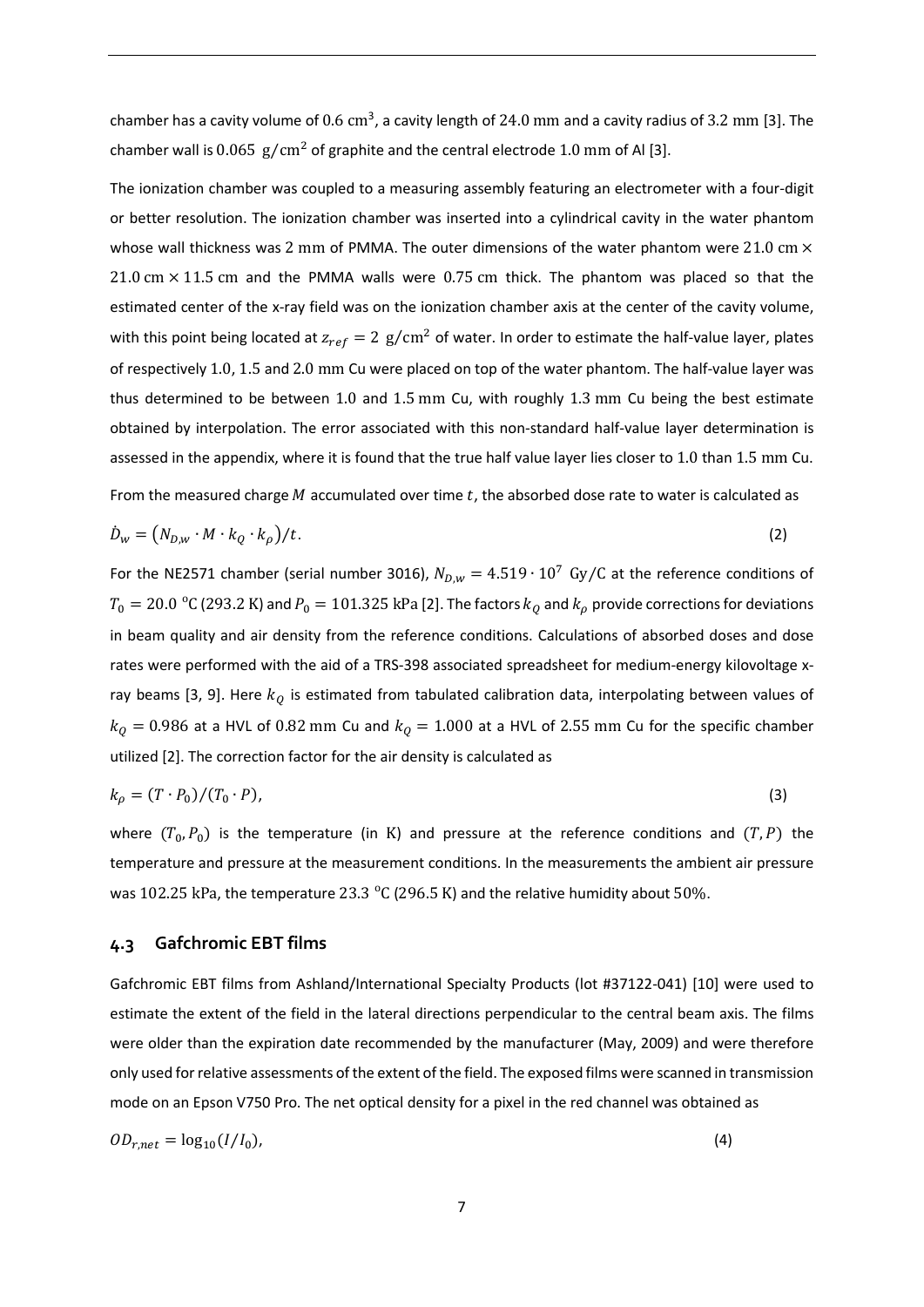where I is the transmitted intensity for a pixel in the red channel and  $I_0$  the transmitted intensity for this pixel in the red channel of an unexposed film [\[11,](#page-18-12) [12\]](#page-19-0).

#### <span id="page-7-0"></span>**4.4 The central axis depth dose distribution**

All measurements performed with an ionization chamber in the current report provide the absorbed dose to water at a depth of  $z_{ref} = 2$  g/cm<sup>2</sup> of water. Extrapolation to absorbed doses at other depths and for other geometries can be performed either experimentally, or via Monte Carlo radiation transport simulations for example with Geant4 [\[13-15\]](#page-19-1), which is a toolkit that is expected to perform well in the current exposure scenario [\[16\]](#page-19-2). Preliminary estimates based on percentage depth dose distributions (PDDs) and tissue-air ratios (TARs) in the literature [\[4,](#page-18-5) [5\]](#page-18-6) are presented in the following chapters. It is assumed that the only factors affecting the ratio of the absorbed dose to water near the surface to the absorbed dose to water at the reference depth are the distance from the source (inverse square law), the attenuation of the primary beam by the phantom, and the scatter from the phantom.

For the purpose of these calculations, field diameters are converted to equivalent square areas [\[5\]](#page-18-6). The measured diameter of 23 cm at a setsource-to-surface distance of 50 cm isthus converted to an equivalent square area of between 20 cm  $\times$  20 cm and 22 cm  $\times$  22 cm [\[5\]](#page-18-6). The latter field dimensions coincide with the borders of the water phantom. For a half-value layer of 1.0 mm Cu and a source-to-surface distance of 50 cm, the backscatter factor (BSF) for a 20 cm × 20 cm field, also known as the tissue-air ratio (TAR) at zero depth, is 1.487 and the peak scatter factor (PSF), also known as the tissue-air ratio at the depth of dose maximum, 1.589 [\[5\]](#page-18-6). The percentage depth dose at a depth of  $z_{ref} = 2$  g/cm<sup>2</sup> of water is 98.4% when the source-to-surface distance is 50 cm and the dose profile is normalized to 100.0% nearthe surface where  $z = z_0 = 0$  [\[5\]](#page-18-6). The depth of dose maximum at the same conditions is estimated to occur at  $z =$  $z_m = 1$  g/cm<sup>2</sup> of water with the absorbed dose to water at  $z_m$  being 103.0% of the surface absorbed dose [\[5\]](#page-18-6).

Formulae exist for conversion of percentage depth doses between different source-to-surface distances [\[5\]](#page-18-6). In particular, given a known percentage depth dose  $PDD(z, SSD_1, S/F)$  at the depth z for a given source-to-surface distance  $SSD_1$ , the percentage depth dose at the same depth but another source-tosurface distance  $SSD<sub>2</sub>$  and surface field size S can be calculated as [\[5\]](#page-18-6)

$$
PDD(z, SSD_2, S) = PDD(z, SSD_1, S/F) \cdot (PSF(S/F)/PSF(S)) \cdot F_S^2,
$$
\n
$$
(5)
$$

where

$$
F = ((SSD_1 + z)/SSD_1) \cdot (SSD_2/(SSD_2 + z))
$$
\n(6)

and

$$
F_S = ((SSD_1 + z) / (SSD_1 + z_0)) \cdot ((SSD_2 + z_0) / (SSD_2 + z)).
$$
\n(7)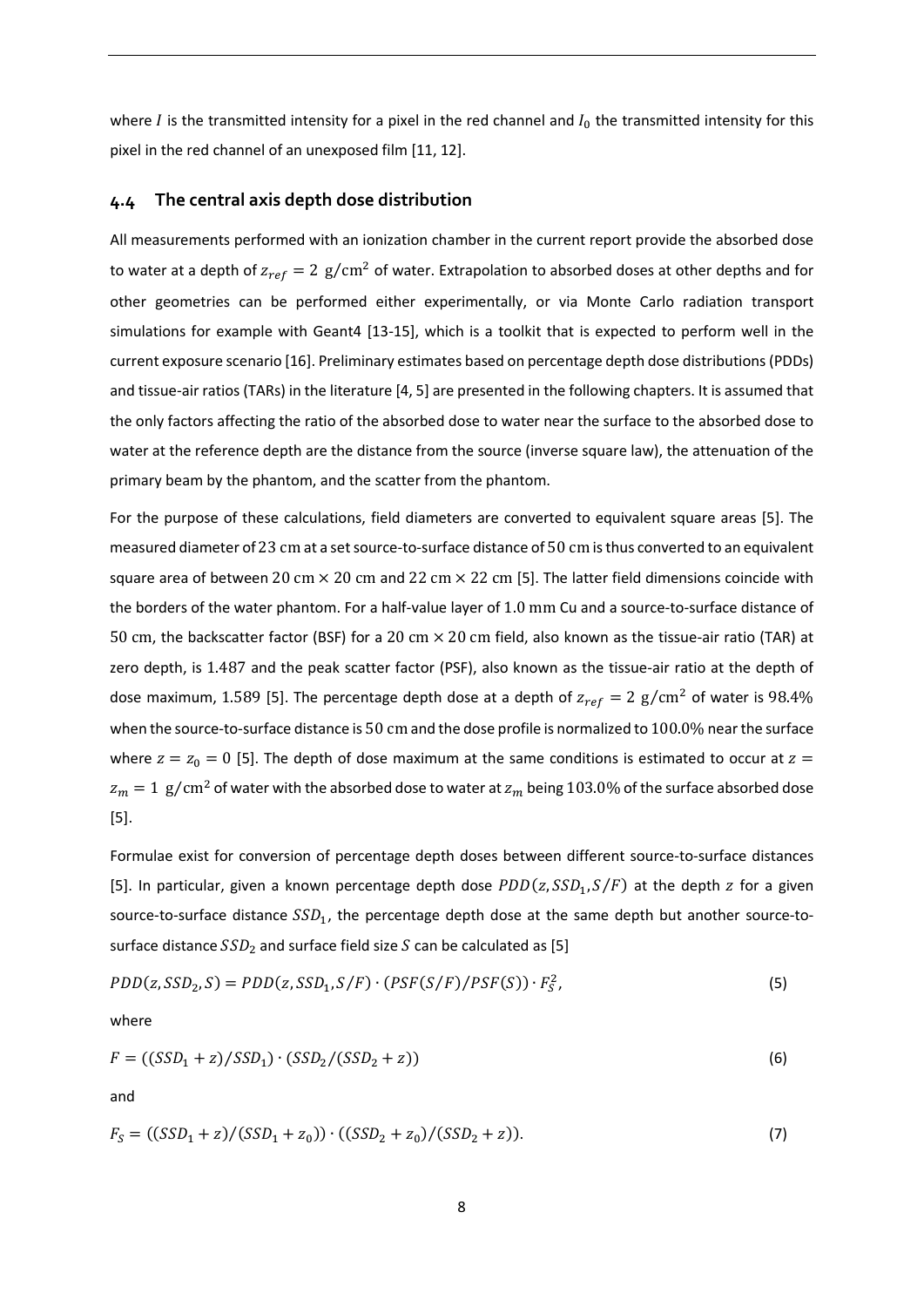#### <span id="page-8-0"></span>**4.5 Uncertainty**

Uncertainty involves both sample statistics and the estimation of population parameters. In the following, the sample mean  $\bar{X}$  of N measures  $X_i$  is calculated as [\[17\]](#page-19-3)

$$
\bar{X} = (1/N) \sum_{i=1}^{N} X_i, \tag{8}
$$

and the sample standard deviation  $s_N$  as [\[17\]](#page-19-3)

$$
s_N = \sqrt{(1/N)\sum_1^N (X_i - \bar{X})^2}.\tag{9}
$$

If the sample was drawn from a population then the sample estimate for the population mean  $\mu$  is obtained as [\[17,](#page-19-3) [18\]](#page-19-4)

$$
\hat{\mu} = X,\tag{10}
$$

and the sample estimate for the population standard deviation  $\sigma$  as [\[17,](#page-19-3) [18\]](#page-19-4)

$$
\hat{\sigma} = \sqrt{\left(N/(N-1)\right) \cdot s_N}.\tag{11}
$$

According to the central limit theorem, the sample estimate for the population mean is itself a normally distributed random variable with mean  $\hat{\mu}$  and standard deviation  $\hat{\sigma}/\sqrt{N}$  [\[18\]](#page-19-4). The result of N measures  $X_i$ may therefore be reported as [\[18,](#page-19-4) [19\]](#page-19-5)

$$
\hat{\mu} \pm \hat{\sigma}/\sqrt{N},\tag{12}
$$

where  $\hat{\sigma}/\sqrt{N}$  is the standard uncertainty of the sample estimate of the population mean.

Uncertainty budgets for the calculation of the absorbed dose at the reference depth of  $z_{ref} = 2$  g/cm<sup>2</sup> of water and near the surface of the phantom are presented in the appendix.

### <span id="page-8-1"></span>**5 Results and discussion**

#### <span id="page-8-2"></span>**5.1 The mean measured accumulated charge at the reference depth on the beam axis**

The results of measurements with the ionization chamber at the reference depth of  $z_{ref} = 2$  g/cm<sup>2</sup> of water in the phantom are presented in Table 1. The set voltage, current and exposure time are user inputs to the irradiation system. The set distance was the distance to the phantom surface as measured on the ruler in the x-ray cabinet. The mean measured accumulated charge was calculated from minimally three repeated measurements at each set point.

*Table 1: Mean measured accumulated charge at different set exposure conditions at the reference depth of*   $z_{ref} = 2$  g/cm<sup>2</sup> of water. The ambient air pressure was 102.25 kPa, the temperature 23.3 <sup>o</sup>C and the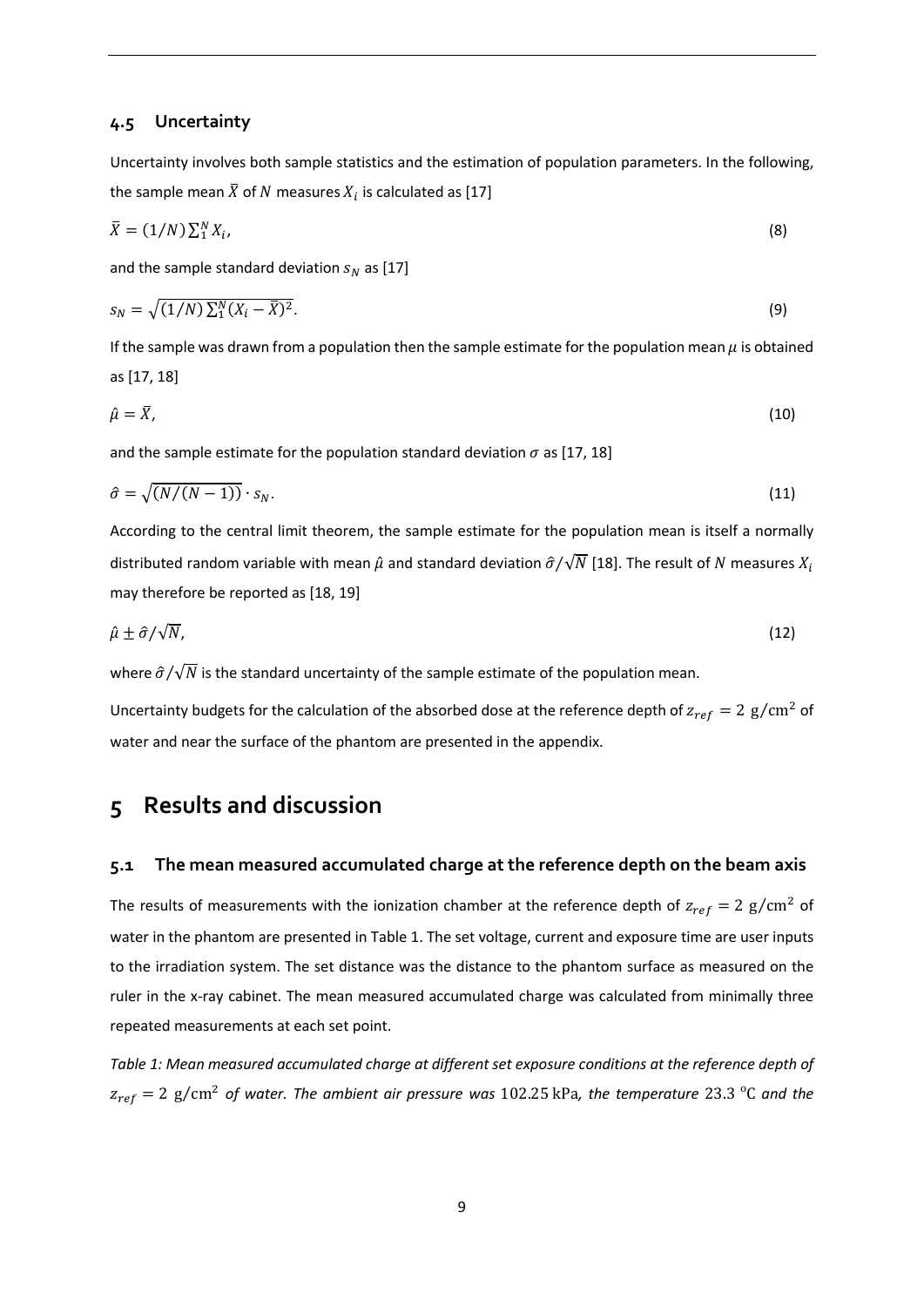| Set voltage | Set current    | Set exposure time | Set distance | Mean measured accumulated charge |
|-------------|----------------|-------------------|--------------|----------------------------------|
| [kV]        | [mA]           | [s]               | [cm]         | [nc]                             |
| 225         | 13             | 60                | 30           | $84.51 \pm 0.01$                 |
| 225         | 13             | 30                | 30           | $41.96 \pm 0.02$                 |
| 225         | 13             | 30                | 35           | $32.03 \pm 0.01$                 |
| 225         | 13             | 30                | 40           | $25.12 \pm 0.01$                 |
| 225         | 13             | 30                | 45           | $20.31 \pm 0.01$                 |
| 225         | 13             | 30                | 50           | $16.646 \pm 0.005$               |
| 225         | 10             | 30                | 50           | $12.790 \pm 0.009$               |
| 225         | $\overline{7}$ | 30                | 50           | $8.924 \pm 0.008$                |
| 225         | $\overline{4}$ | 30                | 50           | $5.085 \pm 0.011$                |
| 225         | $\mathbf{1}$   | 30                | 50           | $1.2512 \pm 0.0002$              |
| 225         | 0.1            | 30                | 50           | $0.2232 \pm 0.0002$              |

*relative humidity about* 50%*. The set distance was the distance to the phantom surface as measured on the ruler in the x-ray cabinet. The uncertainty is the standard uncertainty (equation (12)).*

The measurements for fixed conditions but varying exposure times (see Table 1) indicate a timer offset of 0.4 s, so that a set exposure time of e.g. 30 s corresponds to an actual beam-on exposure estimated to 29.6 s. The timer offset is consistent with the 1 s timer resolution of the X-RAD 225 system, although the uncertainty on the mean measured accumulated charge indicates that the precision on the exposure time is higher but featuring the determined offset. The offset on the set source-to-surface distance relative to the effective distance from the surface to the source focus was found to be −2 cm (see Figure 1), so that a set distance of e.g. 50 cm corresponds to an effective source-to-surface distance of 52 cm.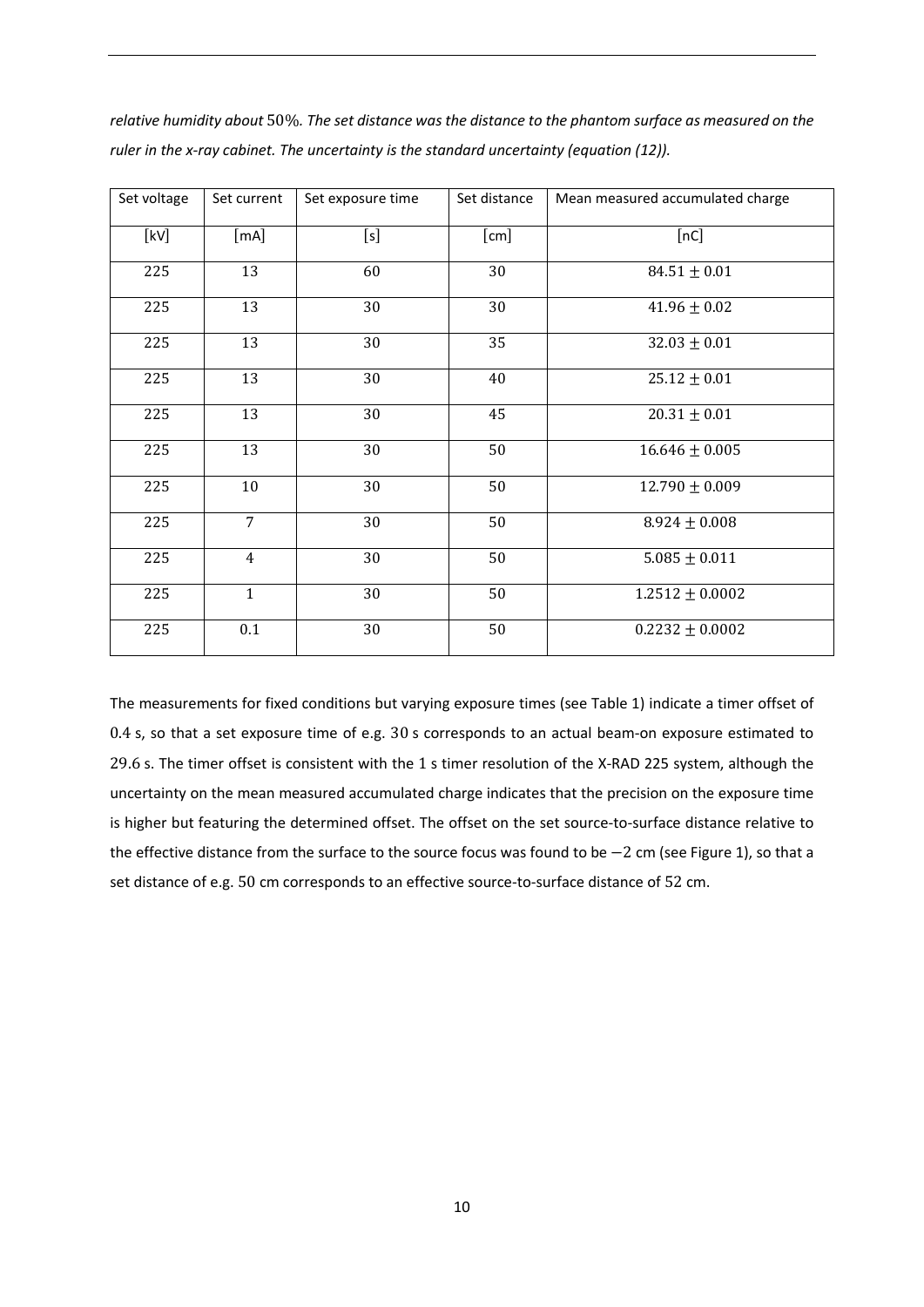

*Figure 1: The square root of the inverse of the mean measured accumulated charge plotted versus the set source-to-surface distance (SSD) for a set current of* 13 mA *and a set exposure time of* 30 s*. The set distance was the distance to the phantom surface as measured on the ruler in the x-ray cabinet. The effective distance to the source focus is estimated from a linear fit in R [\[20\]](#page-19-6) of*  $\sqrt{1/charge} = a \cdot set$  *SSD + b based on the inverse square law which predicts that charge =*  $c/(set$  *SSD - of fset*)<sup>2</sup>. The best estimates for the *coefficients were*  $a = 1/\sqrt{c} = 4.53 \cdot 10^{-3} \sqrt{(1/nC)}/cm$  *and*  $b = 1.82 \cdot 10^{-2} \sqrt{(1/nC)}$  *so that the* of f set = − b / a = −4.02 cm. Because 2 cm of the offset are attributable to the distance from the *phantom surface to the depth of measurement, the effective source-to-surface distance is found to be* 2 cm *longer than the set source-to-surface distance.*

#### <span id="page-10-0"></span>**5.2 Calculated absorbed dose rates at the reference depth on the beam axis**

Calculated absorbed dose rates to water at the reference depth of  $z_{ref} = 2$  g/cm<sup>2</sup> of water are presented in Table 2. The details of the calculations are explained in TRS-398 [\[3\]](#page-18-4) and in an associated spreadsheet for absorbed dose to water calculations for medium-energy kilovoltage x-ray beams [\[9\]](#page-18-10). The uncertainties on the absorbed dose rates are calculated from a combined relative standard uncertainty on the absorbed dose of 2% (see appendix), assuming an insignificant uncertainty on both the set and actual exposure times.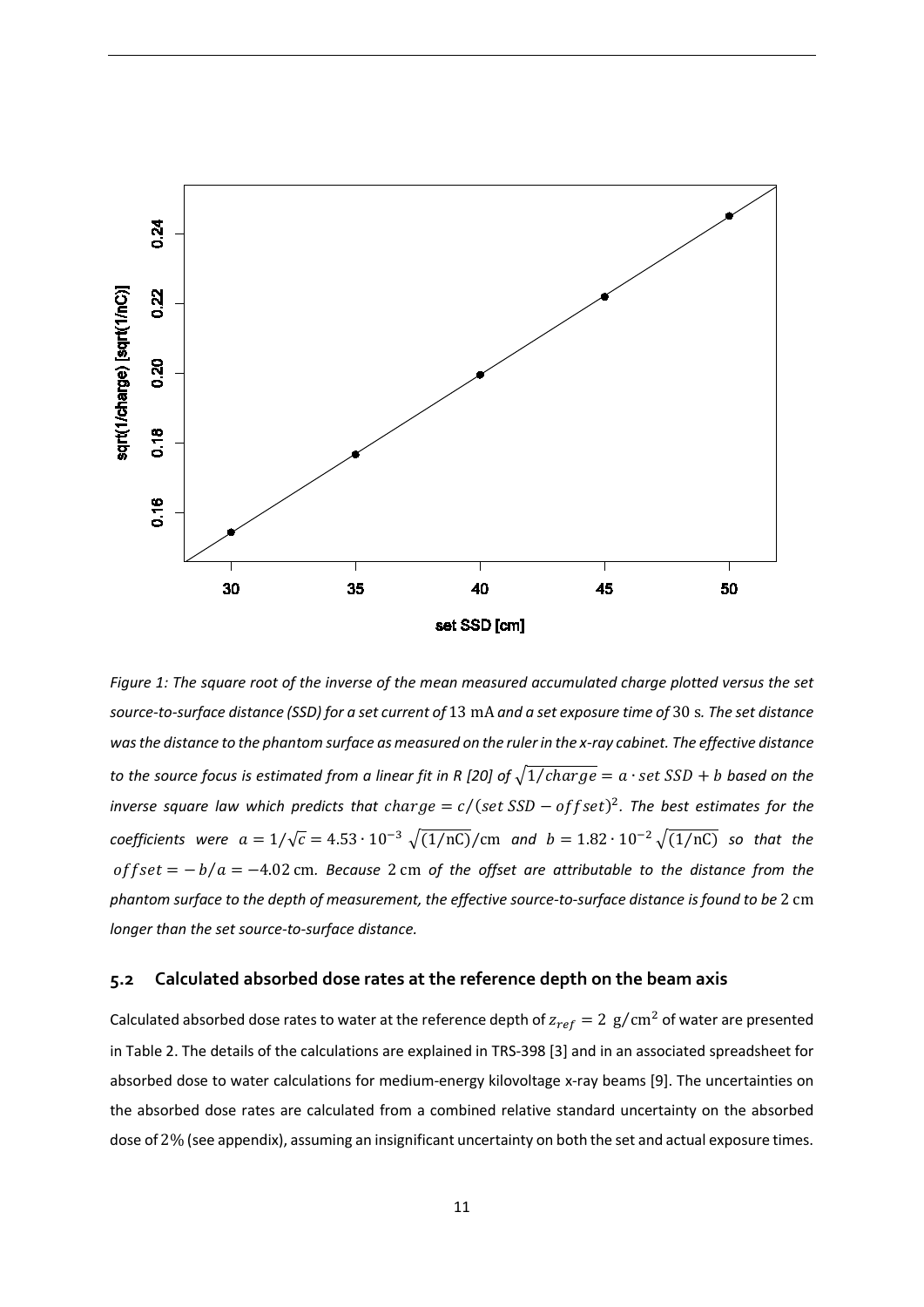*Table 2: Calculated apparent and actual absorbed dose rates to water at different set exposure conditions at the reference depth of*  $z_{ref} = 2 g/cm<sup>2</sup>$  *of water. The apparent dose rate is obtained from the mean measured accumulated charge and the set exposure time. In the actual dose rate the timer offset has been accounted for. The set distance was the distance to the phantom surface as measured on the ruler in the xray cabinet. The uncertainty is the combined standard uncertainty (see appendix).*

| Set voltage | Set current    | Exposure time |        | Set distance | Calculated absorbed dose rate to water |                     |
|-------------|----------------|---------------|--------|--------------|----------------------------------------|---------------------|
|             |                | Set           | Actual |              | Apparent                               | Actual              |
| [kV]        | [mA]           | [s]           |        | [cm]         |                                        | $\sqrt{Gy/min}$     |
| 225         | 13             | 60            | 59.6   | 30           | $3.78 \pm 0.08$                        | $3.81\pm0.08$       |
| 225         | 13             | 30            | 29.6   | 30           | $3.75 \pm 0.08$                        | $3.81 \pm 0.08$     |
| 225         | 13             | 30            | 29.6   | 35           | $2.87 \pm 0.06$                        | $2.91 \pm 0.06$     |
| 225         | 13             | 30            | 29.6   | 40           | $2.25\pm0.04$                          | $2.28 \pm 0.05$     |
| 225         | 13             | 30            | 29.6   | 45           | $1.82 \pm 0.04$                        | $1.84 \pm 0.04$     |
| 225         | 13             | 30            | 29.6   | 50           | $1.49 \pm 0.03$                        | $1.51\pm0.03$       |
| 225         | $10\,$         | 30            | 29.6   | 50           | $1.14 \pm 0.02$                        | $1.16 \pm 0.02$     |
| 225         | $\overline{7}$ | 30            | 29.6   | 50           | $0.799 \pm 0.016$                      | $0.810 \pm 0.016$   |
| 225         | $\overline{4}$ | 30            | 29.6   | 50           | $0.455 \pm 0.009$                      | $0.462 \pm 0.009$   |
| 225         | $\mathbf{1}$   | 30            | 29.6   | 50           | $0.112 \pm 0.002$                      | $0.114 \pm 0.002$   |
| 225         | 0.1            | 30            | 29.6   | 50           | $0.0200 \pm 0.0004$                    | $0.0203 \pm 0.0004$ |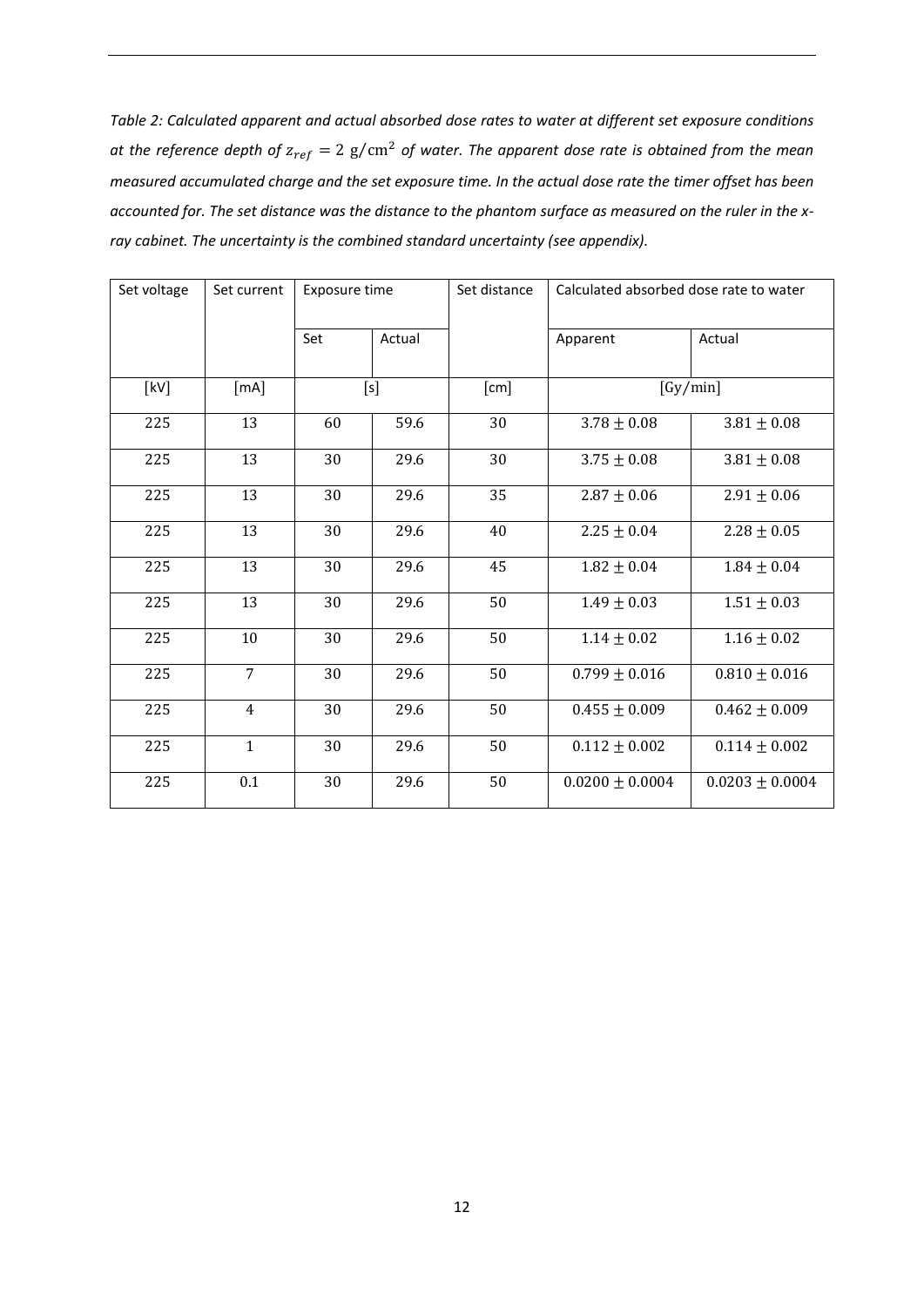

*Figure 2: Calculated actual absorbed dose rate to water at a depth of*  $z_{ref} = 2$  g/cm<sup>2</sup> of water versus the *set current for a set source-to-surface distance (SSD) of* 50 cm *and a set exposure time of* 30 s*. A linear fit in R* [\[20\]](#page-19-6) of absorbed dose rate =  $a \cdot current + b$  gives best estimates for the coefficients of  $a = 1.16 \cdot$  $10^{-1}$  (Gy/min)/mA *and b* = 1.47 ⋅ 10<sup>-3</sup> Gy/min.

#### <span id="page-12-0"></span>**5.3 Field size estimations with Gafchromic EBT film**

Gafchromic EBT films from Ashland/International Specialty Products (lot #37122-041) [\[10\]](#page-18-11) were used to estimate the extent of the field in the lateral directions perpendicular to the central beam axis at a set source-to-surface distance of 50 cm. The field diameter at this source-to-surface distance was found to be 23 cm, with the net optical density across the field being within 90% of the maximum optical density around the central field. The field was found to be well approximated as flat in a 7 cm diameter circular area around the central field axis. A scan of one of the films is shown in the appendix.

# <span id="page-12-1"></span>**5.4 Estimated absorbed dose rates near the surface of the water phantom on the beam axis**

Absorbed dose rates to water near the surface of the water phantom can be estimated from percentage depth dose distributions(PDDs) and tissue-air ratios(TARs) in the literature [\[4,](#page-18-5) [5\]](#page-18-6). The first step is to convert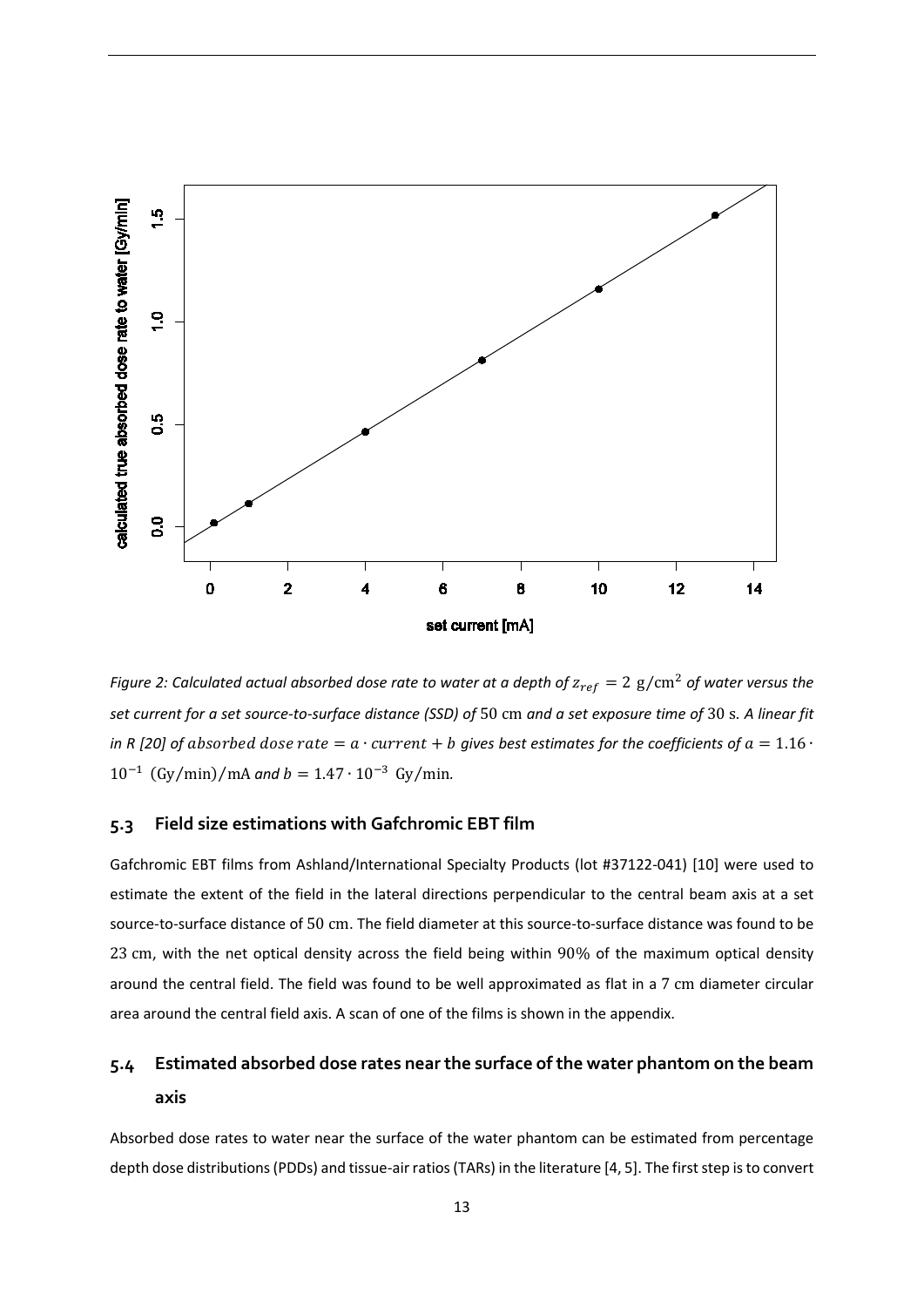tabulated percentage depth dose distributions for a source-to-surface distance of 50 cm [\[5\]](#page-18-6) with the help of equations (5-7) to depth dose distributions for a source-to-surface distance of 52 cm. The percentage depth dose at a depth of  $z_{ref} = 2$  g/cm<sup>2</sup> of water for a source-to-surface distance of 50 cm of 98.4% for a half-value layer of 1.0 mm Cu, is thus converted to a percentage depth dose for a source-to-surface distance of 52 cm of 98.7%. The dose profile is still normalized to 100.0% at the surface where  $z = z_0 =$ 0 [\[5\]](#page-18-6). The resulting absorbed dose rates to water near the surface of the water phantom for a set sourceto-surface distance of 50 cm are reported in Table 3 for set tube currents of 13, 10, 7 and 4 mA.

*Table 3: Estimated actual absorbed dose rates to water at the reference depth in the phantom and near the surface of the phantom. The total absorbed dose can be calculated as the actual exposure time multiplied with the actual dose rate. The uncertainty is the combined standard uncertainty (see appendix).*

| Set voltage | Set current        | Exposure time |        | Set distance         | Calculated actual dose rate |                   |
|-------------|--------------------|---------------|--------|----------------------|-----------------------------|-------------------|
|             |                    | Set           | Actual |                      | At the reference            | Near the phantom  |
|             |                    |               |        |                      | depth                       | surface           |
| [kV]        | $\lceil mA \rceil$ | [s]           |        | $\lceil$ cm $\rceil$ |                             | [Gy/min]          |
| 225         | 13                 | 30            | 29.6   | 50                   | $1.51 \pm 0.03$             | $1.53 \pm 0.04$   |
| 225         | 10                 | 30            | 29.6   | 50                   | $1.16 \pm 0.02$             | $1.18 \pm 0.03$   |
| 225         | 7                  | 30            | 29.6   | 50                   | $0.810 \pm 0.016$           | $0.82 \pm 0.02$   |
| 225         | $\overline{4}$     | 30            | 29.6   | 50                   | $0.462 \pm 0.009$           | $0.468 \pm 0.013$ |

## <span id="page-13-0"></span>**6 Recommendations and outlook**

#### <span id="page-13-1"></span>**6.1 Quality control**

Quality control is necessary for all scientific equipment. For the PXI X-RAD 225, a quality control system should be established for periodic measurements of a dose or radiometric quantity in a well-defined reference setup. The measurements should involve a standards-traceable protocol.

#### <span id="page-13-2"></span>**6.2 Spectral measurements**

The error associated with a non-standard half-value layer determination has been assessed in the appendix and accounted for in the reported results. For a more detailed characterization of the system and to support radiation transport simulations it is recommended that equipment for spectral characterization could be invested in. Some possible options are differently shielded passive integrating dosimeters [\[21\]](#page-19-7) or sufficiently small double pinhole collimated semiconductor detectors, such as CdTe detectors [\[22\]](#page-19-8).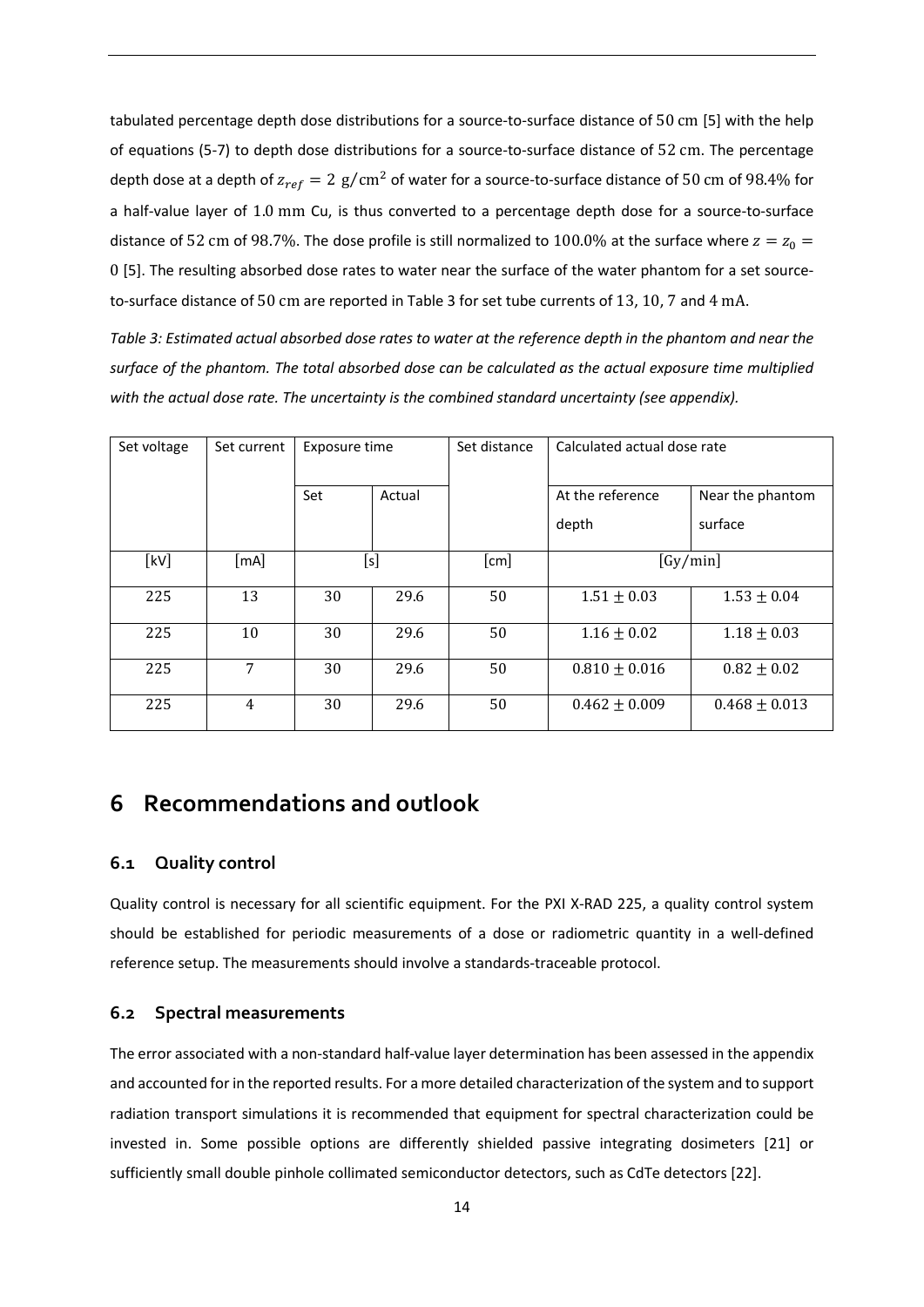#### <span id="page-14-0"></span>**6.3 Dosimetry for cell cultures and mice**

The purpose of the current work has been to characterize the X-RAD 225 in terms of absorbed dose to water to support dose-effect studies performed by CERAD partners from NRPA on cell cultures in Petri dishes. Special considerations necessary for the exposure of cell cultures will be discussed in a separate report. A third report will deal with exposures of mice.

## <span id="page-14-1"></span>**7 Appendix**

#### <span id="page-14-2"></span>**7.1 Evaluation of the error introduced by a non-standard HVL determination**

A simplified Geant4 [\[13-15\]](#page-19-1) model of the irradiation cabinet was built to investigate the error introduced by a non-standard determination of the half-value layer (HVL). The model was used to simulate the specific energy imparted to water at 1 versus 2  $g/cm^2$  of water, and to simulate the actual measurements of the half-value layer (in poor geometry) and ideal measurements of the half-value layer (in good geometry). For the poor geometry simulations, Cu sheets of varying thickness were placed on top of a 21.0 cm  $\times$ 21.0 cm  $\times$  11.5 cm large water phantom and the specific energy tallied to water at 2 g/cm<sup>2</sup> of water. In the good geometry simulations, two lead collimators narrowed the beam and the specific energy was tallied to a block of lead placed free in air. All simulations were performed with the G4EmStandardPhysics\_option4 physics list, with a geometrically realistic but monoenergetic beam diverging from the source focus. The simulated water had a density of  $1.00 \text{ g/cm}^3$  and a mean excitation energy of 78 eV.

Validation runs at a monoenergetic exposure of 80 keV reproduced the measured data at 2  $g/cm^2$  of water with good accuracy across the relevant range of effective distances to the source focus. Data from Tables 4 and 5 demonstrate that the ratio of the mean simulated specific energy imparted to water at 1 relative to 2  $g/cm<sup>2</sup>$  of water for photons of energy 80 keV corresponds well with tabulated data for x-rays beams with a half-value layer of 1.0 mm of Cu [\[5\]](#page-18-6). The variability of this ratio across the range from 40 to 200 keV, which covers the expected spectrum of the x-rays in the actual exposures after the beamhardening Cu filter, is relatively small.

In Tables 4 and 5, it is found that the non-standard determination of the half-value layer in poor geometry overestimates this quantity. This tendency is least pronounced at the lowest simulated beam energy of 40 keV where photoelectric absorption constitutes 93% of the total attenuation cross section in Cu [\[23\]](#page-19-9), and most pronounced at 200 keV where photoelectric absorption makes up 22% of the total attenuation cross section and incoherent (Compton) scattering dominates [\[23\]](#page-19-9). In an actual broad beam exposure, this means that a Cu filter hardens a soft beam by selectively absorbing at the lower energies but can soften a hard beam by contributing a dose from lower energy photons scattered into the detecting volume. The ratio of the half-value layer simulated for a broad beam and poor geometry exposure to that calculated for an ideal exposure ranges from 1.1 at 40 keV to 1.2 at 80 keV and 1.7 at 200 keV. The simulations therefore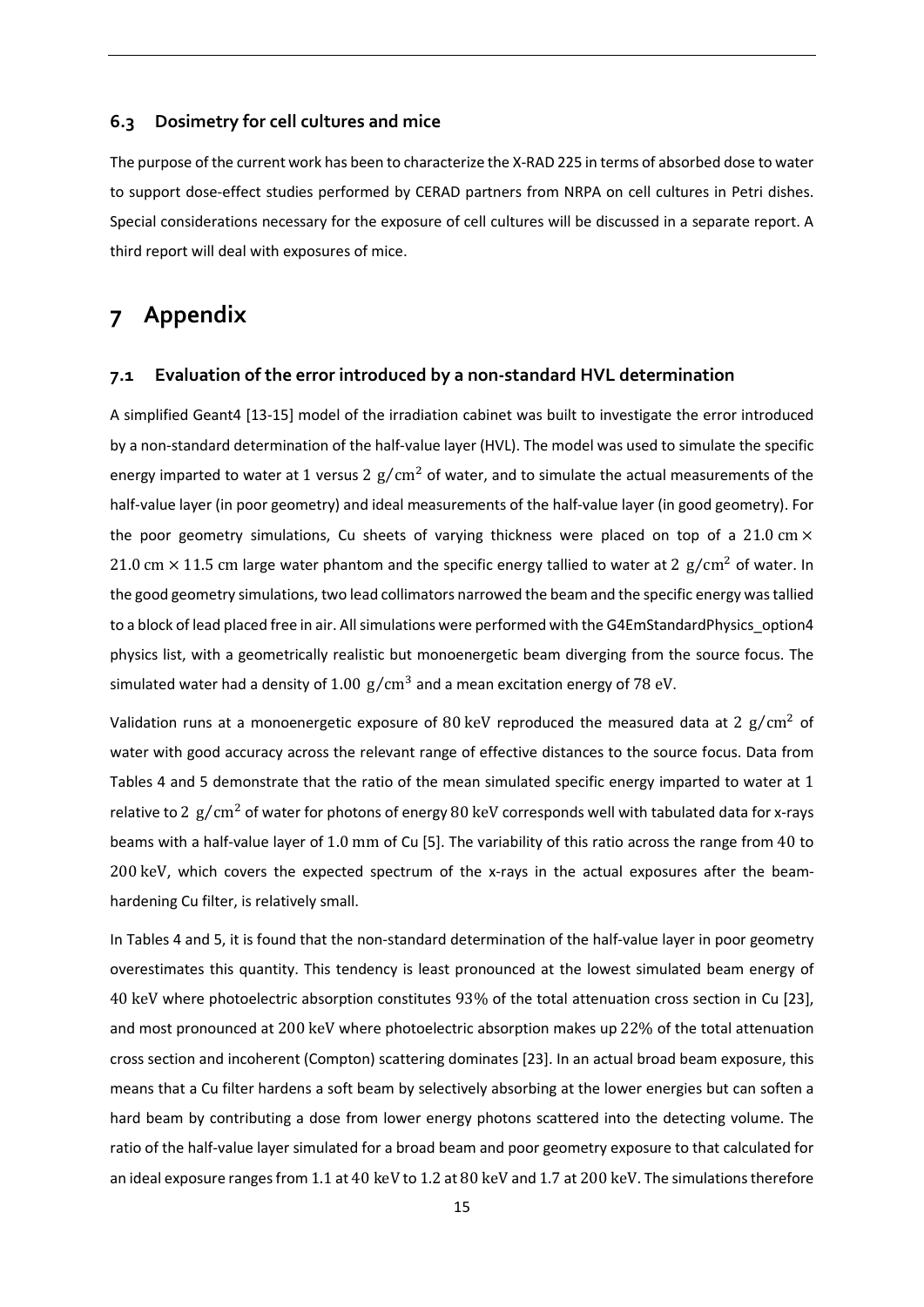indicate that the half-value layer of 1.3 mm Cu estimated from the poor geometry measurements corresponds to a half-value layer which for a good geometry setup would be closer to 1.0 than to 1.5 mm Cu.

*Table 4: Data for* 1 ∙ 10<sup>9</sup> *simulated photons at the specified energies for sensitive detectors of dimensions*  10.0 mm  $\times$  10.0 mm  $\times$  4.00 mm, having volumes of 0.400 cm<sup>3</sup> of water at a density of 1.00 g/cm<sup>3</sup>. The *volumes were located on the central axis of a* 21.0 cm × 21.0 cm × 11.5 cm *large water phantom placed at an effective distance from the surface to the source focus of* 50.00 cm*. The uncertainty on the simulated ratio of dose quantities is the standard uncertainty (equation (12)) obtained from a Type A statistical evaluation.*

| Energy |                                                                                                                                                                                | Ratio of dose quantities at 1 cm<br>versus 2 cm depth |                                           | <b>HVL</b>                     |                                               |
|--------|--------------------------------------------------------------------------------------------------------------------------------------------------------------------------------|-------------------------------------------------------|-------------------------------------------|--------------------------------|-----------------------------------------------|
|        | Simulated                                                                                                                                                                      | Tabulated, for a<br>HVL of 1.0 mm Cu<br>(from [5])    |                                           | Simulated,<br>good<br>geometry | Theoretically, good<br>geometry (from<br>[23] |
| [keV]  | $[1] % \includegraphics[width=0.9\columnwidth]{figures/fig_10.pdf} \caption{The figure shows the number of times of the estimators in the left and right.} \label{fig:time} %$ | $[1]$                                                 | $\left[\mathsf{mm}\, \mathsf{Cu} \right]$ |                                |                                               |
| 80     | $1.046 \pm 0.002$                                                                                                                                                              | 1.05                                                  | 1.2<br>$1.1\,$                            |                                | 1.0                                           |

*Table 5: Data for* 1 ∙ 10<sup>9</sup> *simulated photons at the specified energies for sensitive detectors of dimensions*  10.0 mm  $\times$  10.0 mm  $\times$  4.00 mm, having volumes of 0.400 cm<sup>3</sup> of water at a density of 1.00 g/cm<sup>3</sup>. The *volumes were located on the central axis of a* 21.0 cm × 21.0 cm × 11.5 cm *large water phantom placed at an effective distance from the surface to the source focus of* 52.02 cm*. The uncertainty on the simulated ratio of dose quantities is the standard uncertainty (equation (12)) obtained from a Type A statistical evaluation.*

| Energy |                   | Ratio of dose quantities at 1 cm |            | <b>HVL</b> |                     |
|--------|-------------------|----------------------------------|------------|------------|---------------------|
|        |                   | versus 2 cm depth                |            |            |                     |
|        | Simulated         |                                  | Simulated, |            | Theoretically, good |
|        |                   |                                  | poor       |            | geometry (from      |
|        |                   |                                  | geometry   |            | [23]                |
| [keV]  | $[1]$             |                                  |            | [mm Cu]    |                     |
| 40     | $1.123 \pm 0.006$ |                                  | 0.17       |            | 0.16                |
| 80     | $1.036 \pm 0.004$ |                                  | 1.2        |            | 1.0                 |
| 200    | $1.058 \pm 0.005$ |                                  | 8.7        |            | 5.0                 |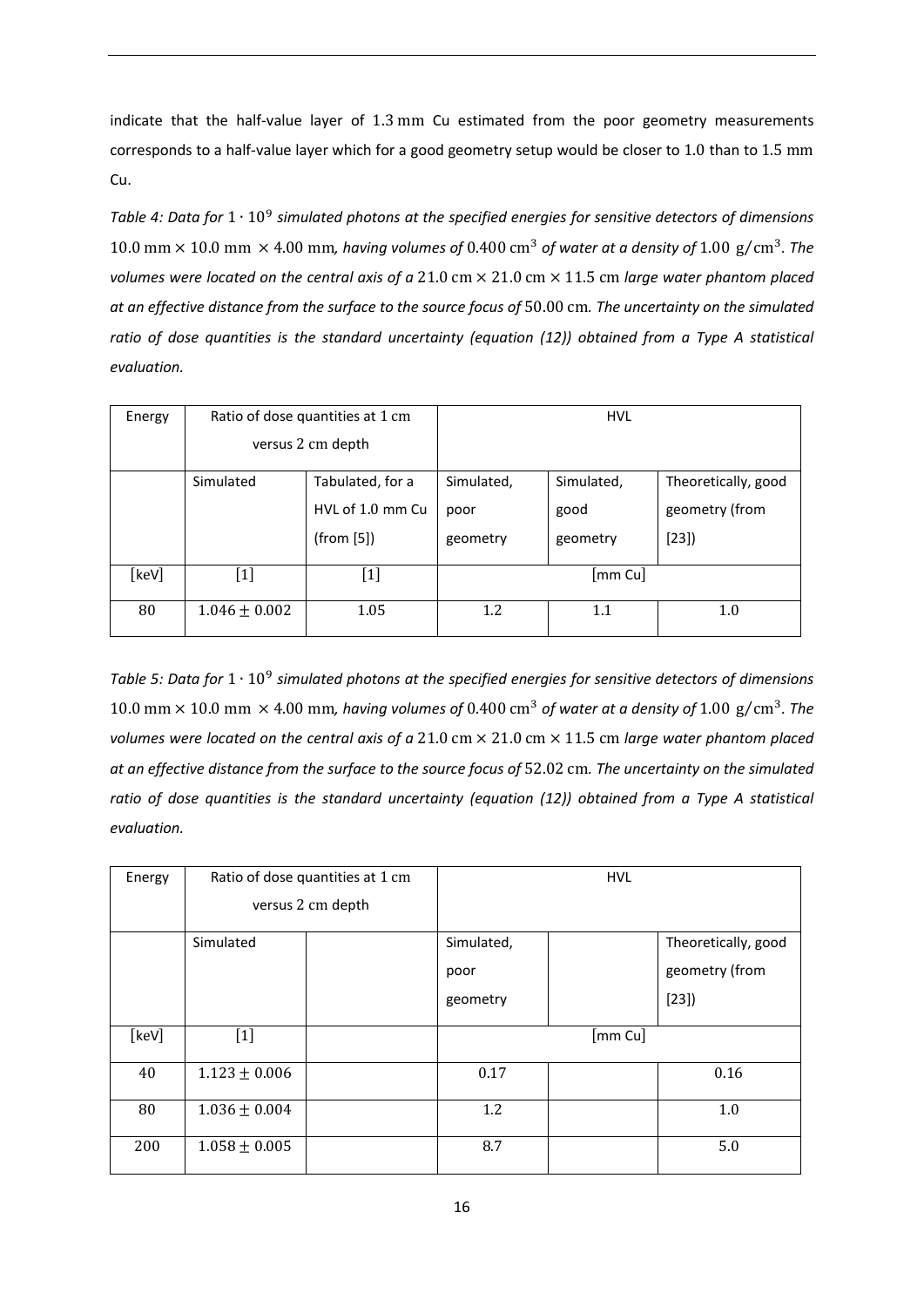### <span id="page-16-0"></span>**7.2 Uncertainty budgets**

Tables 6 and 7 present uncertainty budgets for the determination of absorbed dose to water at the reference depth in water and near the surface of the water phantom.

| Table 6: Uncertainty budget for the absorbed dose to water at $2\,\mathrm{g/cm^2}$ of water. |  |
|----------------------------------------------------------------------------------------------|--|
|----------------------------------------------------------------------------------------------|--|

| Quantity or procedure                                                   | Relative standard uncertainty |
|-------------------------------------------------------------------------|-------------------------------|
|                                                                         | $[\%]$                        |
| $N_{D,w} \cdot k_{O0}$ calibration of NE2571 Farmer chamber at PSDL [2] | 1.1                           |
| Long term stability of NE2571 Farmer chamber                            | 0.2                           |
| Establishment of reference conditions during measurement [3]            | 1.0                           |
| Correction for influence quantities $k_o$ [3]                           | 0.8                           |
| Beam quality correction $k_0$ [3]                                       | 1.0                           |
|                                                                         |                               |
| Combined relative standard uncertainty                                  | 2.0                           |

In section 5.4, the percentage depth dose at a depth of  $z_{ref} = 2$  g/cm<sup>2</sup> of water for a source-to-surface distance of 50 cm of 98.4% for a half-value layer of 1.0 mm Cu, was converted to a percentage depth dose for a source-to-surface distance of 52 cm of 98.7%. For half-value layers of 0.5, 1.5 or 2.0 mm Cu, this value is respectively 93.5%, 99.6% or 99.2% [5]. Taking into account that the non-standard determination of the half-value layer in the measurements introduces an error which was corrected for in the previous section of the appendix, the best estimate for the true half value layer is 1.0 mm Cu. Assuming a rectangular distribution for the probability of the percentage depth dose at  $z_{ref} = 2$  g/cm<sup>2</sup> of water falling in the interval from 93.5% to 99.6%, the estimated relative standard uncertainty on the absorbed dose near the surface of the phantom from uncertain percentage depth dose distributions becomes 1.9% [25]. This is a conservative estimate.

*Table 7: Uncertainty budget for the absorbed dose to water near the surface of the phantom.* 

| Quantity or procedure                                                      | Relative standard uncertainty |
|----------------------------------------------------------------------------|-------------------------------|
|                                                                            | [%]                           |
| Determination of the absorbed dose to water at 2 $\rm g/cm^2$ of water     | 2.0                           |
| Percentage depth dose distributions from tabulated rather than actual data | 1.9                           |
|                                                                            |                               |
| Combined relative standard uncertainty                                     | 2.8                           |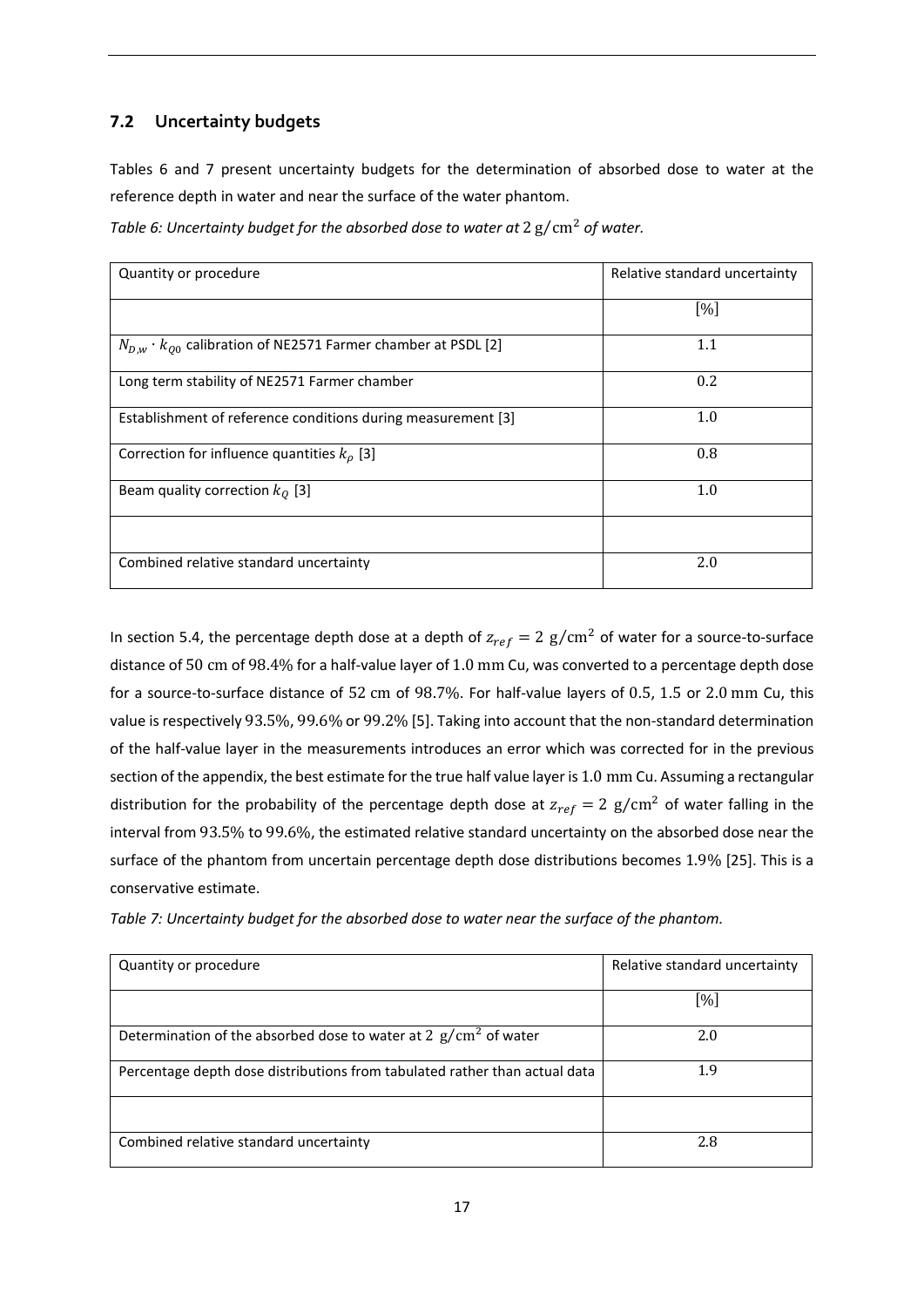# <span id="page-17-0"></span>**7.3 Raw Gafchromic EBT image**



*Figure 3: Raw Gafchromic EBT image showing the field relative to the marks present on the irradiation shelf in the cabinet.*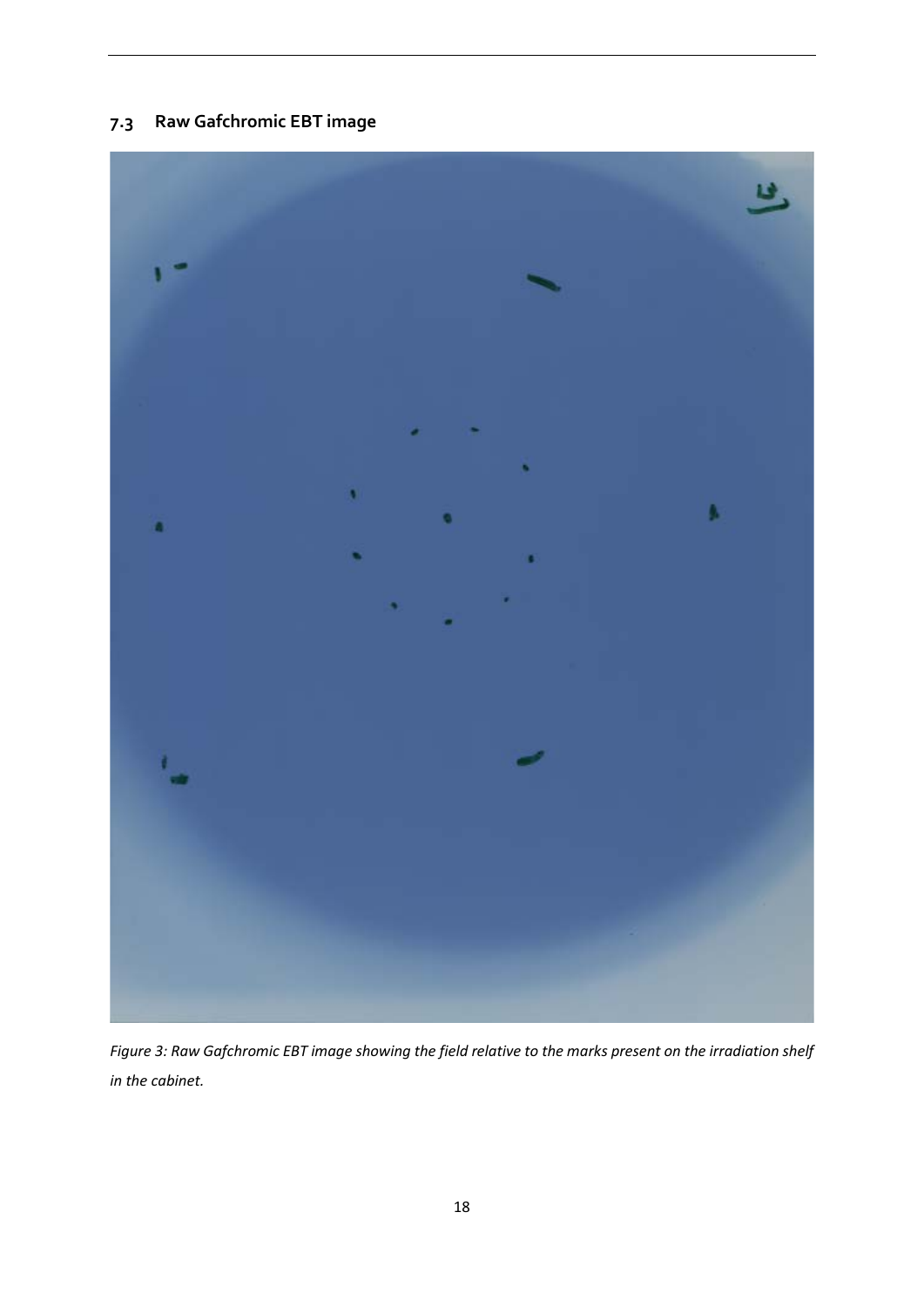## <span id="page-18-0"></span>**8 Acknowledgements**

This work was partly supported by the Research Council of Norway through its Centers of Excellence funding scheme, project number 223268/F50.

# <span id="page-18-1"></span>**9 References**

<span id="page-18-2"></span>1. Precision X-Ray, X-RAD 225 Series. [cited 02/10/2014], [http://pxinc.com/products/cabinet](http://pxinc.com/products/cabinet-irradiators/x-rad-225-series/)[irradiators/x-rad-225-series/](http://pxinc.com/products/cabinet-irradiators/x-rad-225-series/)

<span id="page-18-3"></span>2. PTB, Calibration Certificate for NE2571 ionization chamber with serial number 3016, Calibration mark PTB 60037-10: Braunschweig (2010).

<span id="page-18-4"></span>3. IAEA, Absorbed Dose Determination in External Beam Radiotherapy: An International Code of Practice for Dosimetry based on Standards of Absorbed Dose to Water. IAEA TRS-398 (2006).

<span id="page-18-5"></span>4. R. Hill, Z. Mo, M. Haque, and C. Baldock, An evaluation of ionization chambers for the relative dosimetry of kilovoltage x-ray beams. Med. Phys. 36 (9), 3971 (2009).

<span id="page-18-6"></span>5. E.G.A. Aird, J.E. Burns, M.J. Day, S. Duane, T.J. Jordan, A. Kacperek, S.C. Klevenhagen, R.M. Harrison, S.C. Lillicrap, A.L. McKenzie, W.G. Pitchford, J.E. Shaw, and C.W. Smith, Central Axis Depth Dose Data for Use in Radiotherapy. British Journal of Radiology Supplement 25 (1996).

<span id="page-18-7"></span>6. R.D. Deslattes, E.G. Kessler Jr., P. Indelicato, L. de Billy, E. Lindroth, J. Anton, J.S. Coursey, D.J. Schwab, C. Chang, R. Sukumar, K. Olsen, and R.A. Dragoset, X-ray Transition Energies (version 1.2), National Institute of Standards and Technology: Gaithersburg, MD (2005).

<span id="page-18-8"></span>7. J.H. Hubbell and S.M. Seltzer, Tables of X-Ray Mass Attenuation Coefficients and Mass Energy-Absorption Coefficients (version 1.4), National Institute of Standards and Technology: Gaithersburg, MD (2004).

<span id="page-18-9"></span>8. F. Verhaegen, A.E. Nahum, S.V.d. Putte, and Y. Namito, Monte Carlo modelling of radiotherapy kV x-ray units. Phys. Med. Biol. 44 (7), 1767 (1999).

<span id="page-18-10"></span>9. IAEA, Dosimetry Codes of Practice and Spreadsheets. [cited 27/05/2014], [http://www](http://www-naweb.iaea.org/nahu/DMRP/codeofpractice.html)[naweb.iaea.org/nahu/DMRP/codeofpractice.html](http://www-naweb.iaea.org/nahu/DMRP/codeofpractice.html)

<span id="page-18-11"></span>10. Ashland, Gafchromic radiotherapy films. [cited 02/10/2014],

<http://www.ashland.com/products/gafchromic-radiotherapy-films>

<span id="page-18-12"></span>11. A. Mauring, Radiokromisk film for kontroll av strålefelt: Protokoll for praktisk bruk og behandling av GafChromic EBT til dosimetriformål innen stråleterapi, in Strålevernsrapport, Statens Strålevern: Østerås (2009).

19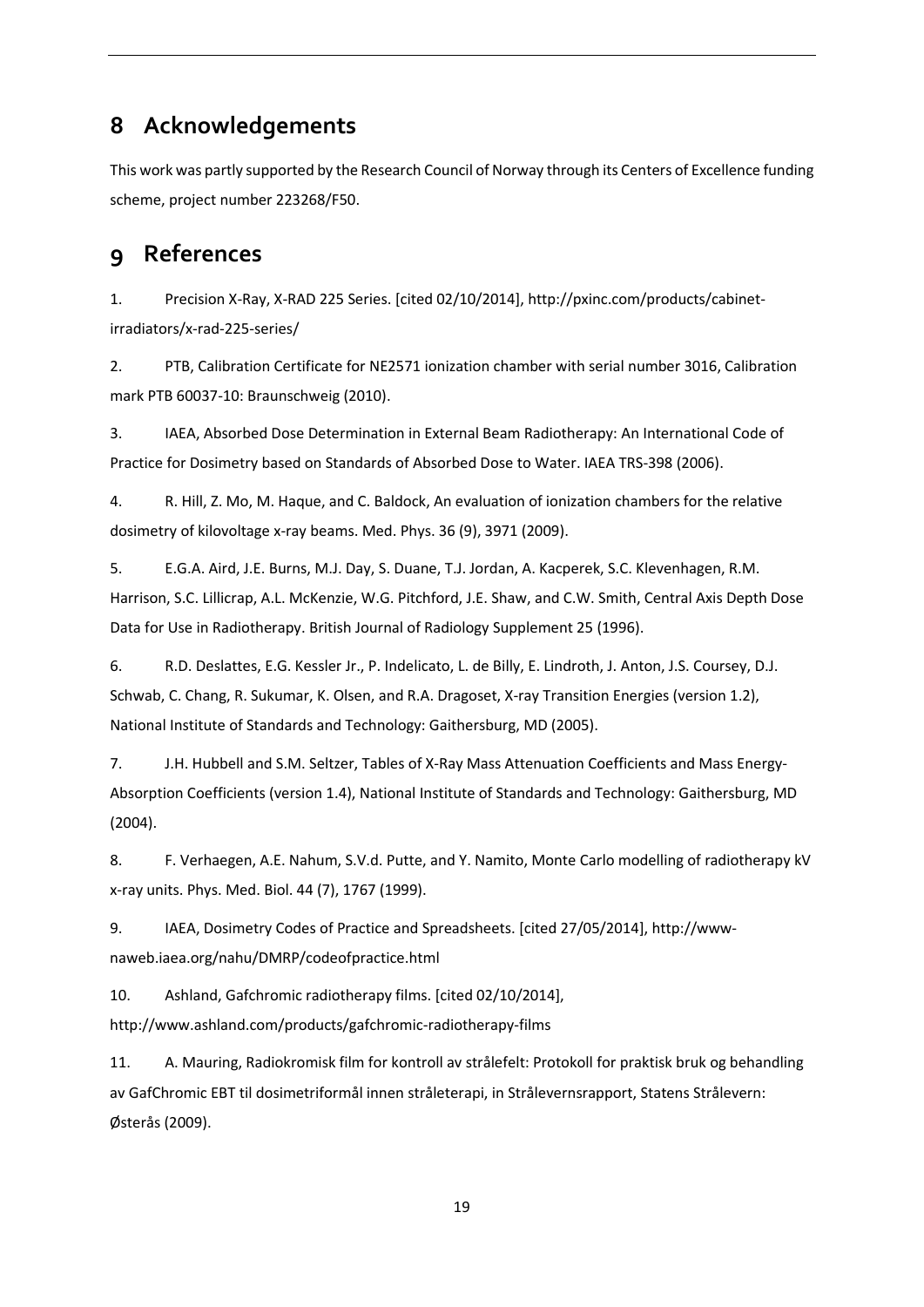<span id="page-19-0"></span>12. M.J. Butson, P.K.N. Yu, T. Cheung, and P. Metcalfe, Radiochromic film for medical radiation dosimetry. Mat. Sci. Eng. R 41 (3–5), 61 (2003).

<span id="page-19-1"></span>13. S. Agostinelli, et al., Geant4 - a simulation toolkit. Nucl. Instr. Meth. Phys. Res. A 506 (3), 250 (2003).

14. J. Allison, et al., Geant4 developments and applications. IEEE Trans. Nucl. Sci. 53 (1), 270 (2006).

15. S. Incerti, et al., Comparison of GEANT4 very low energy cross section models with experimental data in water. Med. Phys. 37 (9), 4692 (2010).

<span id="page-19-2"></span>16. C.C. Guimarães, M. Moralles, and E. Okuno, Performance of GEANT4 in dosimetry applications: Calculation of X-ray spectra and kerma-to-dose equivalent conversion coefficients. Radiat. Meas. 43 (9– 10), 1525 (2008).

<span id="page-19-3"></span>17. C. Rose and M.D. Smith, Mathematical Statistics with Mathematica. Springer Texts in Statistics. New York: Springer-Verlag (2002).

<span id="page-19-4"></span>18. J.L. Devore and K.N. Berk, Modern Mathematical Statistics with Applications. 2nd ed. Springer Texts in Statistics, ed. G. Casella, et al., New York: Springer-Verlag (2012).

<span id="page-19-5"></span>19. BIPM, IEC, IFCC, ILAC, ISO, IUPAC, IUPAP, and OIML, Evaluation of measurement data - Guide to the expression of uncertainty in measurement (GUM 1995 with minor corrections), in JCGM 100 (2008).

<span id="page-19-6"></span>20. R.C. Team, R: A language and environment for statistical computing. [http://www.R-project.org/](http://www.r-project.org/)

<span id="page-19-7"></span>21. R. Nolte, R. Behrens, M. Schnürer, A. Rousse, and P. Ambrosi, A TLD-Based Few-Channel Spectrometer for X-Ray Fields with High Fluence Rates. Radiat. Prot. Dosim. 84 (1-4), 367 (1999).

<span id="page-19-8"></span>22. AMPTEK, CdTe Application Note: Characterization of X-ray Tubes. [cited 25/03/2015], <http://www.amptek.com/cdte-application-note-characterization-of-x-ray-tubes/>

<span id="page-19-9"></span>23. M.J. Berger, J.H. Hubbell, S. Seltzer, M., J. Chang, J.S. Coursey, R. Sukumar, D.S. Zucker, and K. Olsen, XCOM: Photon Cross Sections Database (version 1.5), National Institute of Standards and Technology: Gaithersburg, MD (2010).

20